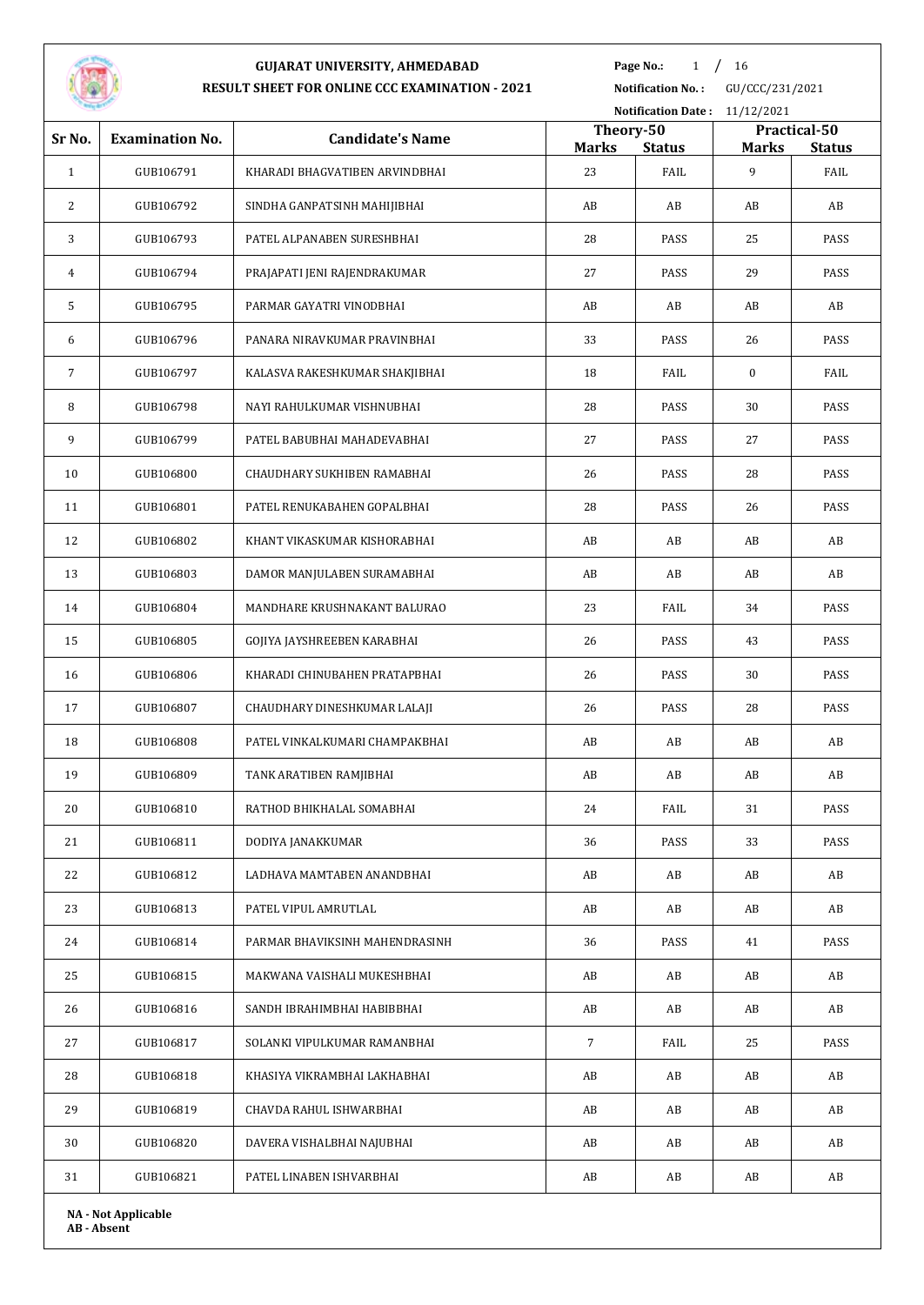

**Page No.:** / 16

|        |                        | Notification Date: 11/12/2021      |                    |                     |                    |                     |
|--------|------------------------|------------------------------------|--------------------|---------------------|--------------------|---------------------|
| Sr No. | <b>Examination No.</b> | <b>Candidate's Name</b>            | Theory-50          |                     |                    | Practical-50        |
| 32     | GUB106822              | PARMAR DINABEN PUJABHAI            | <b>Marks</b><br>AB | <b>Status</b><br>AB | <b>Marks</b><br>AB | <b>Status</b><br>AB |
| 33     | GUB106823              | PATEL URVASHI VINODBHAI            | 22                 | FAIL                | 33                 | PASS                |
| 34     | GUB106824              | LIMBACHIYA SWETABEN RAMESHBHAI     | 17                 | FAIL                | 20                 | FAIL                |
| 35     | GUB106825              | KADCHHA BHAVNABEN RAM              | AB                 | AB                  | AB                 | AB                  |
| 36     | GUB106826              | LABHANA SATVANTKAUR JAGJITSINGH    | 29                 | PASS                | 30                 | PASS                |
| 37     | GUB106827              | SOLANKI JITENDRAKUMAR RAMJIBHAI    | 18                 | FAIL                | 10                 | FAIL                |
| 38     | GUB106828              | RATHVA MEENABEN VERSINGBHAI        | 25                 | PASS                | 28                 | PASS                |
| 39     | GUB106829              | <b>GAUD CHETAN MAAHENDRA</b>       | AB                 | AB                  | AB                 | AB                  |
| 40     | GUB106830              | PARMAR ROHITBHAI VESTABHAI         | 20                 | FAIL                | $\bf{0}$           | FAIL                |
| 41     | GUB106831              | GOHIL DIGVIJAYSINH INDRASINH       | AB                 | AB                  | AB                 | AB                  |
| 42     | GUB106832              | SOLANKI NAYNABEN NARANBHAI         | 22                 | FAIL                | 6                  | FAIL                |
| 43     | GUB106833              | RATHOD GOPALBHAI NAJABHAI          | 30                 | PASS                | 33                 | PASS                |
| 44     | GUB106834              | MAKVANA JAYDIPBHAI MULABHAI        | AB                 | AB                  | AB                 | AB                  |
| 45     | GUB106835              | KANJARIYA DURGESH BHARATBHAI       | 36                 | PASS                | 29                 | PASS                |
| 46     | GUB106836              | CHAUHAN YOGESH KANABHAI            | AB                 | AB                  | AB                 | AB                  |
| 47     | GUB106837              | NAGOTHA JANAK BAGHABHAI            | AB                 | AB                  | AB                 | AB                  |
| 48     | GUB106838              | BHAGORA ASHVINBHAI JUVANSINH       | 26                 | PASS                | 30                 | PASS                |
| 49     | GUB106839              | PATEL ASHOKBHAI DANABHAI           | 26                 | PASS                | 30                 | PASS                |
| 50     | GUB106840              | MISHRA KULDEEP RAJENDRAPRASAD      | 23                 | FAIL                | 40                 | PASS                |
| 51     | GUB106841              | SHIROLIYA CHHELABHAI MAIYABHAI     | 27                 | PASS                | 30                 | PASS                |
| 52     | GUB106842              | PATIL PRASHANT RAJESHBHAI          | 25                 | PASS                | 33                 | PASS                |
| 53     | GUB106843              | NIMAVAT JAGDISHBHAI VASANTDAS      | AB                 | AB                  | AB                 | AB                  |
| 54     | GUB106844              | KAPDI MADHAV DILIPBHAI             | AB                 | AB                  | AB                 | AB                  |
| 55     | GUB106845              | NINAMA YOGESHKUMAR RAMESHCHANDRA   | 26                 | PASS                | 30                 | PASS                |
| 56     | GUB106846              | SHEIKH AFSANABEN SALIMBHAI         | AB                 | AB                  | AB                 | AB                  |
| 57     | GUB106847              | BAROT PREKSHABEN JAGDISHKUMAR      | AB                 | AB                  | AB                 | AB                  |
| 58     | GUB106848              | CHAUDHARI HASMUKHBHAI RAVJIBHAI    | 27                 | PASS                | 30                 | PASS                |
| 59     | GUB106849              | KUVAR UMESHBHAI GULABBHAI          | 13                 | FAIL                | 5                  | FAIL                |
| 60     | GUB106850              | VALAKI BHAVESHKUMAR PARSHOTTAMBHAI | 31                 | PASS                | 36                 | PASS                |
| 61     | GUB106851              | DAMOR SMITABEN NAVALSINH           | AB                 | AB                  | AB                 | AB                  |
| 62     | GUB106852              | CHAUHAN GOPALSINH SOMSINH          | AB                 | AB                  | AB                 | AB                  |
|        |                        |                                    |                    |                     |                    |                     |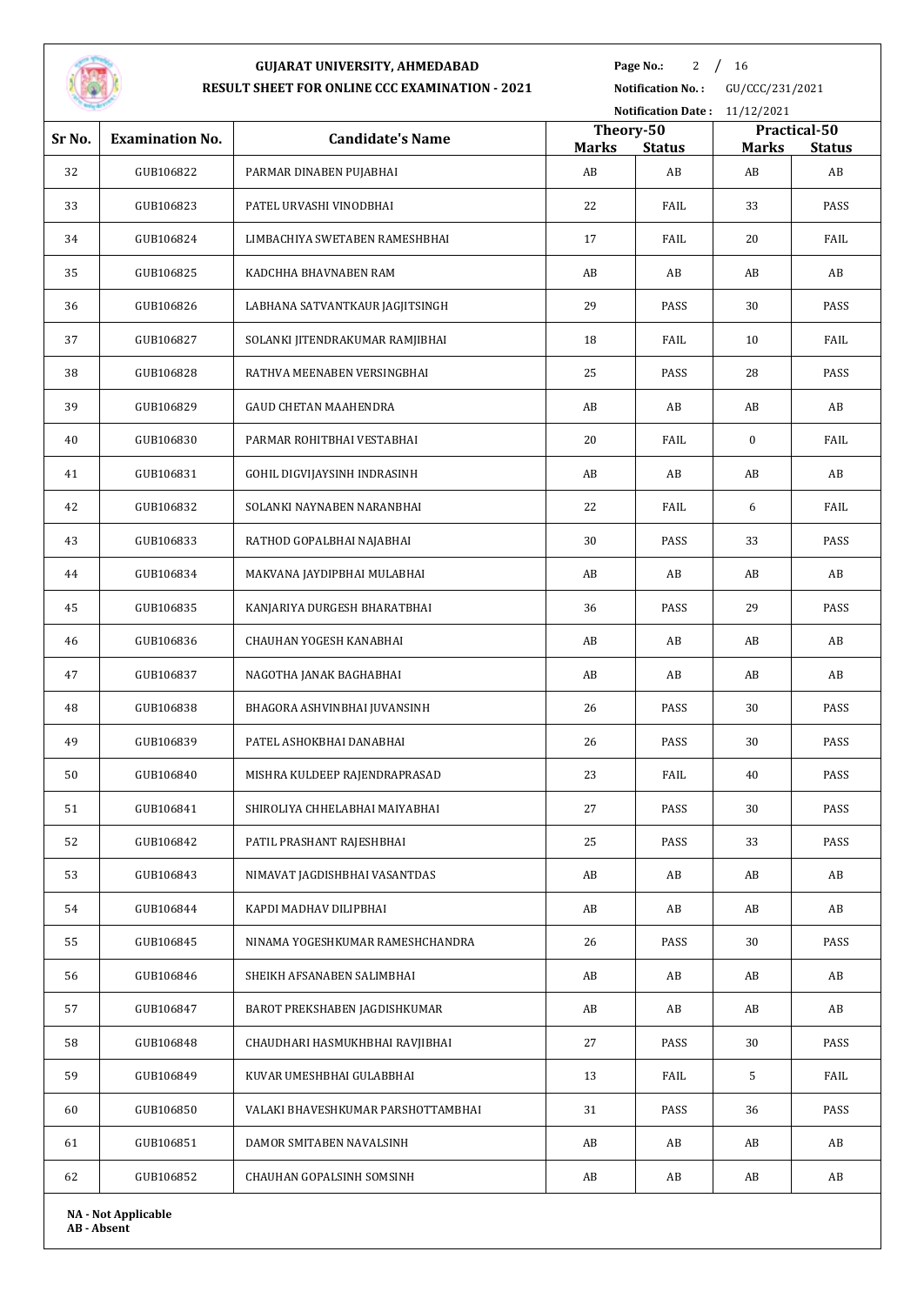

**Page No.:** 3 / 16

**Notification No. :** GU/CCC/231/2021

|                                  |                            | Notification Date: 11/12/2021     |                           |                     |                    |                     |
|----------------------------------|----------------------------|-----------------------------------|---------------------------|---------------------|--------------------|---------------------|
| Sr No.<br><b>Examination No.</b> |                            | <b>Candidate's Name</b>           | Theory-50<br>Practical-50 |                     |                    |                     |
| 63                               | GUB106853                  | THAKOR GITABEN CHAVADABHAI        | <b>Marks</b><br>AB        | <b>Status</b><br>AB | <b>Marks</b><br>AB | <b>Status</b><br>AB |
| 64                               | GUB106854                  | JOSHI AJITA JAGDISHKUMAR          | 30                        | PASS                | 25                 | PASS                |
| 65                               | GUB106855                  | TYAGI DEEPAKKUMAR KALURAM         | AB                        | AB                  | AB                 | AB                  |
|                                  |                            |                                   |                           |                     |                    |                     |
| 66                               | GUB106856                  | CHETANKUMAR NATVARSINH CHAVDA     | 24                        | FAIL                | 25                 | PASS                |
| 67                               | GUB106857                  | CHAUDHARI MANISHHABEN DEVJIBHAI   | 24                        | FAIL                | 26                 | PASS                |
| 68                               | GUB106858                  | SARVAIYA VIRAMDEVSINH SAHADEVSINH | 27                        | PASS                | 30                 | PASS                |
| 69                               | GUB106859                  | JADAV SANJAY PUNAMCHAND           | AB                        | AB                  | AB                 | AB                  |
| 70                               | GUB106860                  | DUDHREJIYA GAUTAM NANDRAMBHAI     | AB                        | AB                  | AB                 | AB                  |
| 71                               | GUB106861                  | PARMAR RAJVEERSINH HATEESINH      | 32                        | PASS                | 34                 | PASS                |
| 72                               | GUB106862                  | DAMOR SHAILESHKUMAR BHUNDABHAI    | 29                        | PASS                | 32                 | PASS                |
| 73                               | GUB106863                  | MAL MINESHKUMAR SUKDEVBHAI        | AB                        | AB                  | AB                 | AB                  |
| 74                               | GUB106864                  | RABARI SEDHARAM SAMARATHARAM      | 23                        | FAIL                | 32                 | PASS                |
| 75                               | GUB106865                  | PARMAR HITENDRASINH DILIPSINH     | AB                        | AB                  | AB                 | AB                  |
| 76                               | GUB106866                  | GAMIT MINAXIBEN BHUPENDRABHAI     | AB                        | AB                  | AB                 | AB                  |
| 77                               | GUB106867                  | GOHEL RAHUL NATHABHAI             | 33                        | PASS                | 26                 | PASS                |
| 78                               | GUB106868                  | KOLI ALPESHKUMAR PRADHANJI        | 28                        | PASS                | 35                 | PASS                |
| 79                               | GUB106869                  | JOGRANA SURUBHAI RAGHUBHAI        | AB                        | AB                  | AB                 | AB                  |
| 80                               | GUB106870                  | BHANGARA RAJUBHAI SONDABHAI       | AB                        | AB                  | AB                 | AB                  |
| 81                               | GUB106871                  | GOHIL MAYURBHAI MANSUKHABHAI      | AB                        | AB                  | AB                 | AB                  |
| 82                               | GUB106872                  | GAMIT BHAVESHKUMAR BALUBHAI       | AB                        | AB                  | AB                 | AB                  |
| 83                               | GUB106873                  | BARIA VIJAYBHAI MANORBHAI         | 27                        | PASS                | 26                 | PASS                |
| 84                               | GUB106874                  | DAVE MEHULKUMAR RAVISHANKAR       | AB                        | AB                  | AB                 | AB                  |
| 85                               | GUB106875                  | BAROT HARDIK KUMAR BHARAT BHAI    | 31                        | PASS                | 33                 | PASS                |
| 86                               | GUB106876                  | GANASAVA ANJANABEN MAHENDRABHAI   | AB                        | AB                  | AB                 | AB                  |
| 87                               | GUB106877                  | KHANT SWARAJSINH DOLABHAI         | AB                        | AB                  | AB                 | AB                  |
| 88                               | GUB106878                  | RAVAL KINJAL JAGDISHBHAI          | AB                        | AB                  | AB                 | AB                  |
| 89                               | GUB106879                  | KUMBHARVADIYA JAYRAJ DEVDANBHAI   | AB                        | AB                  | AB                 | AB                  |
| 90                               | GUB106880                  | SHAH PRASHANTKUMAR OCHCHHAVLAL    | 16                        | FAIL                | $\bf{0}$           | FAIL                |
| 91                               | GUB106881                  | MORDIYA JAYESHKUMAR RAMNIKLAL     | 30                        | PASS                | 32                 | PASS                |
| 92                               | GUB106882                  | KARANGIYA NILESH JAGMAL           | 30                        | PASS                | 19                 | FAIL                |
| 93                               | GUB106883                  | BARAIYA DAKSHABEN PRAVINBHAI      | 28                        | PASS                | 36                 | PASS                |
|                                  | <b>NA - Not Applicable</b> |                                   |                           |                     |                    |                     |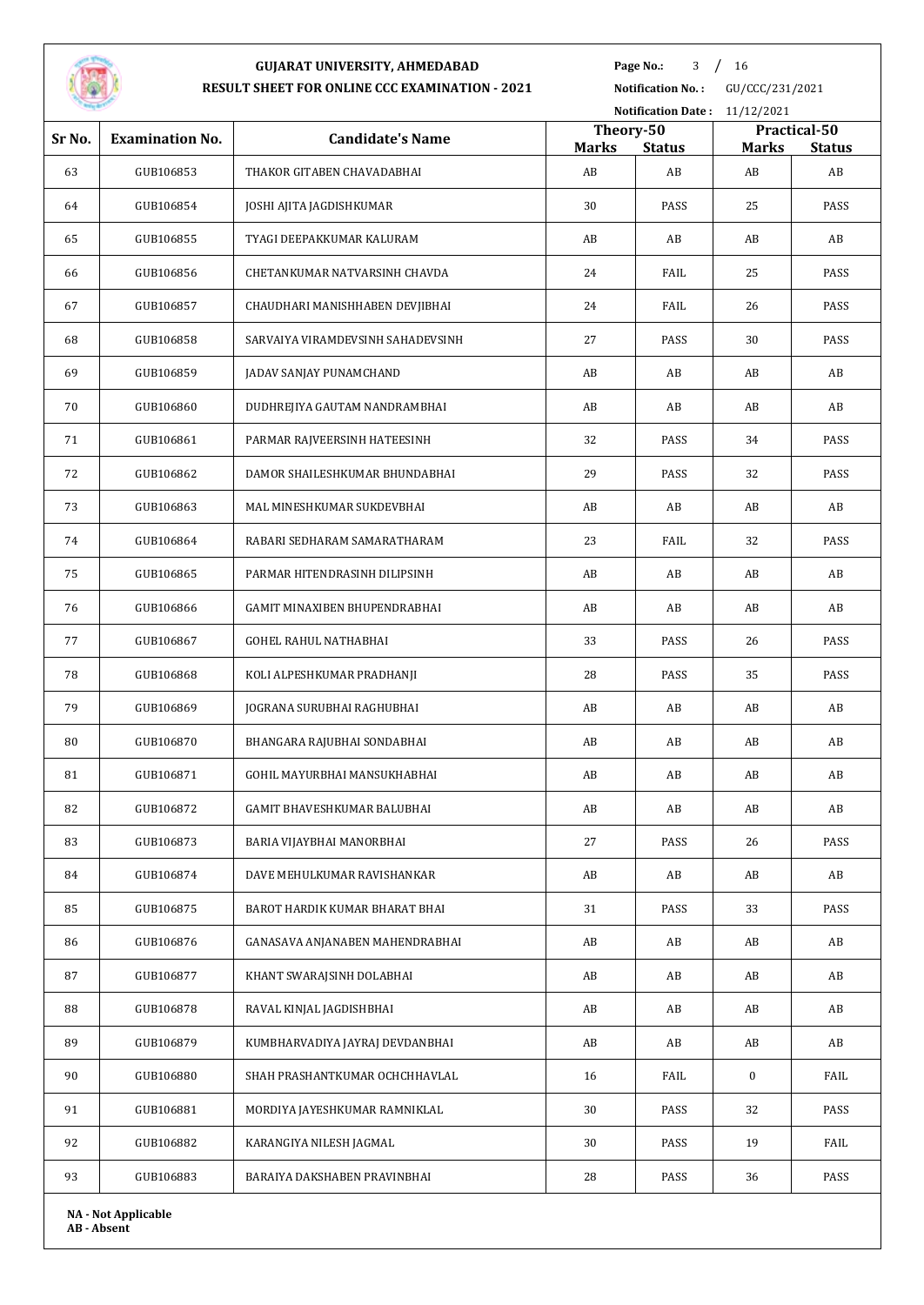

Page No.: 4 / 16

**Notification No. :** GU/CCC/231/2021

|        |                            |                                   | Notification Date: 11/12/2021 |                     |                    |                     |  |
|--------|----------------------------|-----------------------------------|-------------------------------|---------------------|--------------------|---------------------|--|
| Sr No. | <b>Examination No.</b>     | <b>Candidate's Name</b>           | Theory-50                     |                     |                    | Practical-50        |  |
| 94     | GUB106884                  | RAJATIYA MASARIBHAI JIVABHAI      | <b>Marks</b><br>AB            | <b>Status</b><br>AB | <b>Marks</b><br>AB | <b>Status</b><br>AB |  |
| 95     | GUB106885                  | KATHAL SAVAJI PARBATBHAI          | AB                            | AB                  | AB                 | AB                  |  |
| 96     | GUB106886                  | DAMOR DITABHAI RANGABHAI          | 18                            | FAIL                | $\bf{0}$           | FAIL                |  |
| 97     | GUB106887                  | CHAUHAN ARATIBEN BALUBHAI         | AB                            | AB                  | AB                 | AB                  |  |
|        |                            |                                   |                               |                     |                    |                     |  |
| 98     | GUB106888                  | BARIA GANPATSINH MAGANBHAI        | AB                            | AB                  | AB                 | AB                  |  |
| 99     | GUB106889                  | KHANT MADHUBEN RAMANBHAI          | AB                            | AB                  | AB                 | AB                  |  |
| 100    | GUB106890                  | GHANCHI MAHAMADSARIF RAHEMANBHAI  | AB                            | AB                  | AB                 | AB                  |  |
| 101    | GUB106891                  | MALIVAD MANISHKUMAR DITABHAI      | 34                            | PASS                | 15                 | FAIL                |  |
| 102    | GUB106892                  | THAKOR HETALBEN RAMABHAI          | AB                            | AB                  | AB                 | AB                  |  |
| 103    | GUB106893                  | RAJPUT MAHESHKUMAR BABULAL        | AB                            | AB                  | AB                 | AB                  |  |
| 104    | GUB106894                  | DODIYA JASPALKUMAR MANSINGBHAI    | AB                            | AB                  | AB                 | AB                  |  |
| 105    | GUB106895                  | VAGHELA JANAKSINH RAJUSINH        | AB                            | AB                  | AB                 | AB                  |  |
| 106    | GUB106896                  | PATELIA RANJANBEN SARDARBHAI      | AB                            | AB                  | AB                 | AB                  |  |
| 107    | GUB106897                  | PANDYA HARISHANKER AMBALAL        | AB                            | AB                  | AB                 | AB                  |  |
| 108    | GUB106898                  | PATEL JINALBEN KACHARABHAI        | AB                            | AB                  | AB                 | AB                  |  |
| 109    | GUB106899                  | SAHAYA VIMALA CHINNAPPAN          | 27                            | PASS                | 19                 | FAIL                |  |
| 110    | GUB106900                  | PURBIYA MANJULABEN BABUBHAI       | 16                            | FAIL                | 20                 | FAIL                |  |
| 111    | GUB106901                  | GADHADARA KOMALBEN BHANUBHAI      | 23                            | FAIL                | 25                 | PASS                |  |
| 112    | GUB106902                  | PARMAR CHAKRAVARTISINH LAXMANSINH | 33                            | PASS                | 20                 | FAIL                |  |
| 113    | GUB106903                  | KOKANI MITESHKUMAR GULABBHAI      | AB                            | AB                  | AB                 | AB                  |  |
| 114    | GUB106904                  | PATEL RUDABHAI BHURABHAI          | AB                            | AB                  | AB                 | AB                  |  |
| 115    | GUB106905                  | PATEL PRAKASHBHAI JESUNGBHAI      | AB                            | AB                  | AB                 | AB                  |  |
| 116    | GUB106906                  | BARIA DALPATSINH JAYSINH          | 27                            | PASS                | 26                 | PASS                |  |
| 117    | GUB106907                  | DAVE DIPIKABEN MAGANBHAI          | 17                            | FAIL                | 16                 | FAIL                |  |
| 118    | GUB106908                  | RABARI PIRAJI NAGAJI              | AB                            | AB                  | AB                 | AB                  |  |
| 119    | GUB106909                  | ODEDRA LAKHMAN PARBAT             | AB                            | AB                  | AB                 | AB                  |  |
| 120    | GUB106910                  | SUVA GIRJA BHIMSIBHAI             | AB                            | AB                  | AB                 | AB                  |  |
| 121    | GUB106911                  | MAKWANA DHAVALKUMAR DINESHBHAI    | AB                            | AB                  | AB                 | AB                  |  |
| 122    | GUB106912                  | RATHOD KAJAL GHUSABHAI            | 25                            | PASS                | 37                 | PASS                |  |
| 123    | GUB106913                  | RATHOD JAYENDRA BACHUBHAI         | AB                            | AB                  | AB                 | AB                  |  |
| 124    | GUB106914                  | DALVADI SONALBEN GHANASHYAMBHAI   | 27                            | PASS                | 37                 | PASS                |  |
|        | <b>NA - Not Applicable</b> |                                   |                               |                     |                    |                     |  |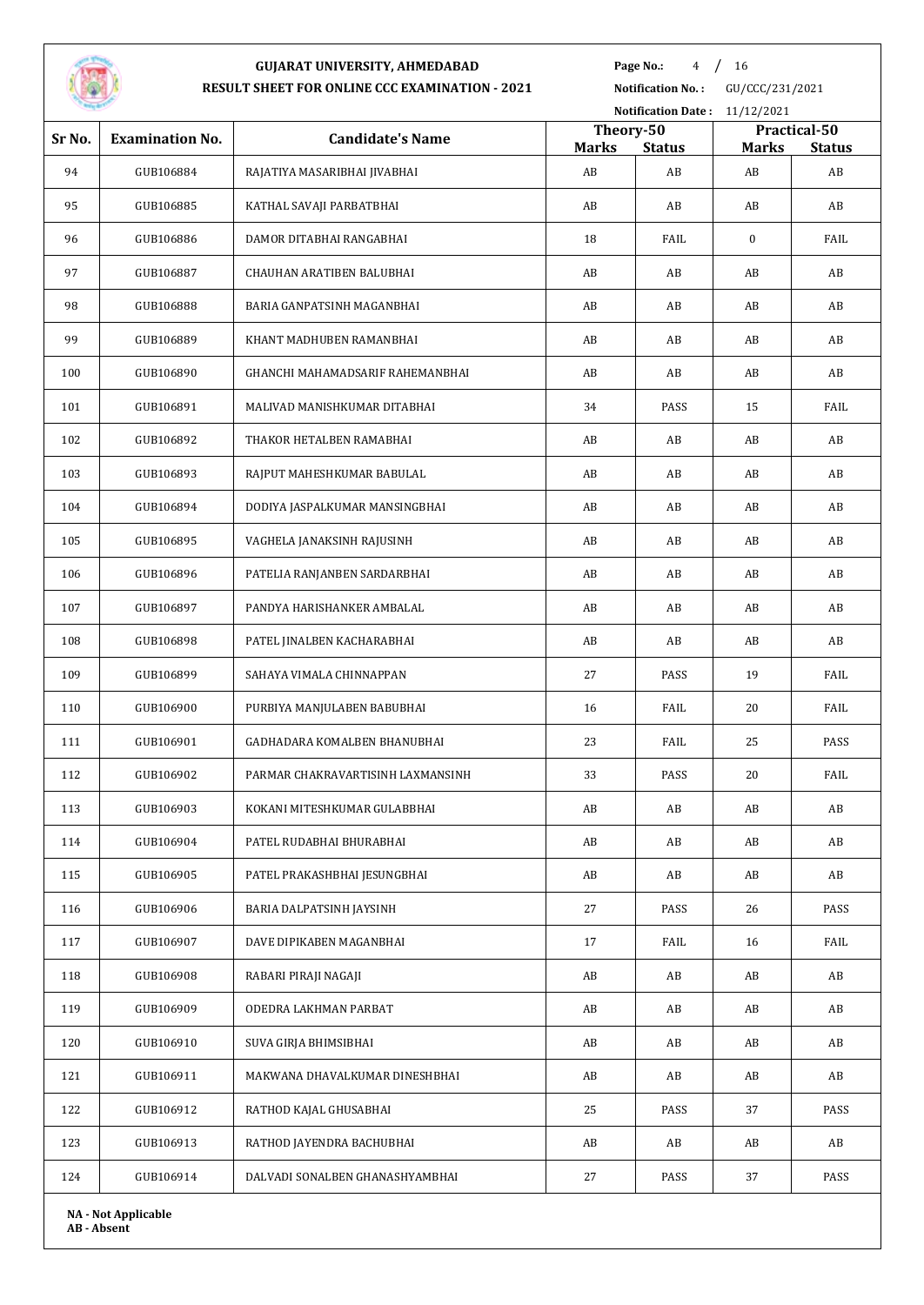

**Page No.:** 5 / 16

**Notification No. :** GU/CCC/231/2021 **Notification Date :** 11/12/2021

|        | Notification Date: $11/12/2021$ |                                   |                           |               |              |                               |  |
|--------|---------------------------------|-----------------------------------|---------------------------|---------------|--------------|-------------------------------|--|
| Sr No. | <b>Examination No.</b>          | <b>Candidate's Name</b>           | Theory-50<br><b>Marks</b> | <b>Status</b> | <b>Marks</b> | Practical-50<br><b>Status</b> |  |
| 125    | GUB106915                       | VANKAR DINESHKUMAR MANGHABHAI     | AB                        | AB            | AB           | AB                            |  |
| 126    | GUB106916                       | DANTI DIVYESHKUMAR NARHARDAN      | AB                        | AB            | AB           | AB                            |  |
| 127    | GUB106917                       | JAMBUKIYA KIRANKUMAR BHARATBHAI   | AB                        | AB            | AB           | AB                            |  |
| 128    | GUB106918                       | PAGI BHAVIKA VITTHALBHAI          | 34                        | PASS          | 40           | PASS                          |  |
| 129    | GUB106919                       | CHAUDHARY PRAVINBHAI BHAGVANBHAI  | 24                        | FAIL          | 33           | PASS                          |  |
| 130    | GUB106920                       | PATELIYA SURESHBHAI SOMABHAI      | AB                        | AB            | AB           | AB                            |  |
| 131    | GUB106921                       | DERVALIYA BRIJESH VALJIBHAI       | 34                        | PASS          | 39           | PASS                          |  |
| 132    | GUB106922                       | PATEL BHAVANABEN KANTILAL         | 29                        | PASS          | 22           | FAIL                          |  |
| 133    | GUB106923                       | SODHA ASIF ADAMBHAI               | AB                        | AB            | AB           | AB                            |  |
| 134    | GUB106924                       | YADAV NIMITABEN DAYABHAI          | 26                        | PASS          | 28           | PASS                          |  |
| 135    | GUB106925                       | SONARA GIRISHKUMAR HAMIRBHAI      | 27                        | PASS          | 32           | PASS                          |  |
| 136    | GUB106926                       | GUNAGE GANESH SANTOSH             | 30                        | PASS          | 22           | FAIL                          |  |
| 137    | GUB106927                       | GIDA AALKUBHAI MANBHAI            | AB                        | AB            | AB           | AB                            |  |
| 138    | GUB106928                       | RATHOD DHARMESHKUMAR RANCHHODBHAI | 31                        | PASS          | 33           | PASS                          |  |
| 139    | GUB106929                       | PARMAR GHANSHYAMSINH HITENDRASINH | AB                        | AB            | AB           | AB                            |  |
| 140    | GUB106930                       | CHAUDHARI REKHABEN CHELABHAI      | AB                        | AB            | AB           | AB                            |  |
| 141    | GUB106931                       | DESAI CHETAN RANCHHODBHAI         | 28                        | PASS          | 30           | PASS                          |  |
| 142    | GUB106932                       | MODI AMITKUMAR BHARATBHAI         | AB                        | AB            | AB           | AB                            |  |
| 143    | GUB106933                       | PATELIYA GANGABEN BALVANTSINH     | 26                        | PASS          | 29           | PASS                          |  |
| 144    | GUB106934                       | ZALA AJAYSINH SUKHDEVSINH         | 12                        | FAIL          | 20           | FAIL                          |  |
| 145    | GUB106935                       | RANA UTSAV BABULAL                | AB                        | AB            | AB           | AB                            |  |
| 146    | GUB106936                       | PATEL PRAVINKUMAR CHANDRASINH     | AB                        | AB            | AB           | AB                            |  |
| 147    | GUB106937                       | VYAS BHARTI CHANDRAKANT           | AB                        | AB            | AB           | AB                            |  |
| 148    | GUB106938                       | PARMAR PUSHAPABEN VALABHAI        | 29                        | PASS          | 38           | PASS                          |  |
| 149    | GUB106939                       | DODIA MAMTABEN KANJIBHAI          | 38                        | PASS          | 37           | PASS                          |  |
| 150    | GUB106940                       | RATHOD ABHABHAI CHANDABHAI        | 27                        | PASS          | 30           | PASS                          |  |
| 151    | GUB106941                       | KATARA NEETABEN VIRAJIBHAI        | AB                        | AB            | AB           | AB                            |  |
| 152    | GUB106942                       | GOHIL SHAKTISINH HARITSINH        | AB                        | AB            | AB           | AB                            |  |
| 153    | GUB106943                       | CHAUHAN PRATAPSING BADARSING      | 25                        | PASS          | 13           | FAIL                          |  |
| 154    | GUB106944                       | PATEL JIGNESHKUMAR RAJESHBHAI     | AB                        | AB            | AB           | AB                            |  |
| 155    | GUB106945                       | PATEL ARIKABEN PRAVINBHAI         | 32                        | PASS          | 38           | PASS                          |  |
|        | <b>NA - Not Applicable</b>      |                                   |                           |               |              |                               |  |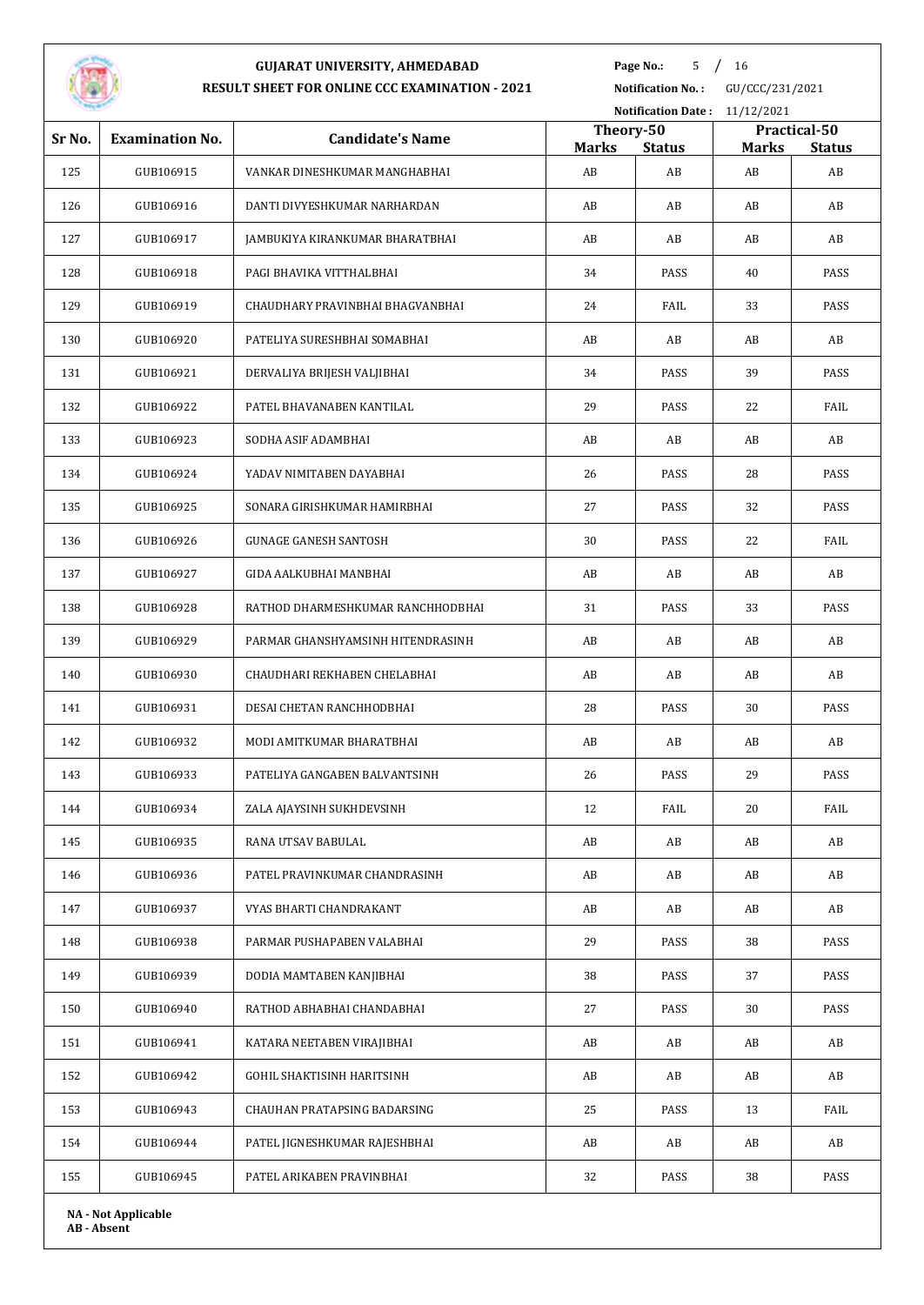

**Page No.:** 6 / 16

**Notification No. :** GU/CCC/231/2021

| <u>on a</u> |                            |                                  |                    | <b>Notification Date:</b> | 11/12/2021         |                       |
|-------------|----------------------------|----------------------------------|--------------------|---------------------------|--------------------|-----------------------|
| Sr No.      | <b>Examination No.</b>     | <b>Candidate's Name</b>          | Theory-50          |                           |                    | Practical-50          |
| 156         | GUB106946                  | MAKVANA SANJAYKUMAR RATILAL      | <b>Marks</b><br>26 | <b>Status</b><br>PASS     | <b>Marks</b><br>30 | <b>Status</b><br>PASS |
| 157         | GUB106947                  | CHAUDHARY NAVINBHAI ISHVARBHAI   | 25                 | PASS                      | 29                 | PASS                  |
| 158         | GUB106948                  | KINARIWALA JASMIN DILIPBHAI      | 27                 | PASS                      | 36                 | PASS                  |
| 159         | GUB106949                  | CHAUDHARI MEMABHAI NATHUBHAI     | 30                 | PASS                      | 18                 | FAIL                  |
| 160         | GUB106950                  | THAKUR ISHVAR YUVRAJ             | AB                 | AB                        | AB                 | AB                    |
| 161         | GUB106951                  | CHAUDHARY KIRANKUMAR MOGHAJIBHAI | 27                 | PASS                      | 30                 | PASS                  |
| 162         | GUB106952                  | KOTAVAL DIPAKBHAI VINODBHAI      | 34                 | PASS                      | 26                 | PASS                  |
| 163         | GUB106953                  | BHERAIYA CHANDUBHAI NATUBHAI     | AB                 | AB                        | AB                 | AB                    |
| 164         | GUB106954                  | GADANI JIGAR PANKAJKUMAR         | AB                 | AB                        | AB                 | AB                    |
| 165         | GUB106955                  | CHARAN GIRIRAJ DALPATDAN         | AB                 | AB                        | AB                 | AB                    |
| 166         | GUB106956                  | RATHOD MITTALKUMARI SUMANTRAI    | AB                 | AB                        | AB                 | AB                    |
| 167         | GUB106957                  | MAHESHWARI HANSABEN KHIMJI       | 39                 | PASS                      | 33                 | PASS                  |
| 168         | GUB106958                  | SANGADA BHAVINKUMAR RANGJIBHAI   | AB                 | AB                        | AB                 | AB                    |
| 169         | GUB106959                  | VASAVA ISHVARBHAI SUKALALBHAI    | AB                 | AB                        | AB                 | AB                    |
| 170         | GUB106960                  | DAMOR AJAYKUMAR RAMAJIBHAI       | AB                 | AB                        | AB                 | AB                    |
| 171         | GUB106961                  | KANZARIYA YASHODHAR VALJIBHAI    | 35                 | PASS                      | 36                 | PASS                  |
| 172         | GUB106962                  | DABHI HARSHABEN DAYALBHAI        | AB                 | AB                        | AB                 | AB                    |
| 173         | GUB106963                  | DAMOR DILIPKUMAR RATNAJI         | 33                 | PASS                      | 20                 | FAIL                  |
| 174         | GUB106964                  | PANCHAL JAIMINKUMAR MAHESHBHAI   | 33                 | PASS                      | 33                 | PASS                  |
| 175         | GUB106965                  | RAJPUT PRAVIN GANESHBHAI         | AB                 | AB                        | AB                 | AB                    |
| 176         | GUB106966                  | KOTVAL SARDARBHAI BABABHAI       | AB                 | AB                        | AB                 | AB                    |
| 177         | GUB106967                  | BARANDA JAGRUVANTIBEN SOMAJI     | 28                 | PASS                      | 29                 | PASS                  |
| 178         | GUB106968                  | PATEL JHALAKBEN SURESHCHANDRA    | 23                 | FAIL                      | 20                 | FAIL                  |
| 179         | GUB106969                  | PATEL KIRANKUMAR JASUBHAI        | 31                 | PASS                      | 33                 | PASS                  |
| 180         | GUB106970                  | RABARI SONALBEN BHIKHABHAI       | AB                 | AB                        | AB                 | AB                    |
| 181         | GUB106971                  | DABHI NILESHKUMAR SHANABHAI      | 20                 | FAIL                      | 10                 | FAIL                  |
| 182         | GUB106972                  | CHAVDA VIMALKUMAR ISHVARBHAI     | 37                 | PASS                      | 30                 | PASS                  |
| 183         | GUB106973                  | RATHWA CHIRAGKUMAR LAXMANBHAI    | AB                 | AB                        | AB                 | AB                    |
| 184         | GUB106974                  | SANGADA BHAVINKUMAR RANGJIBHAI   | AB                 | AB                        | AB                 | AB                    |
| 185         | GUB106975                  | BHURIYA SURESHBHAI KALUBHAI      | 21                 | FAIL                      | 18                 | FAIL                  |
| 186         | GUB106976                  | TAVIYAD PUNJABHAI VECHATBHAI     | 26                 | PASS                      | 28                 | PASS                  |
|             |                            |                                  |                    |                           |                    |                       |
|             | <b>NA - Not Applicable</b> |                                  |                    |                           |                    |                       |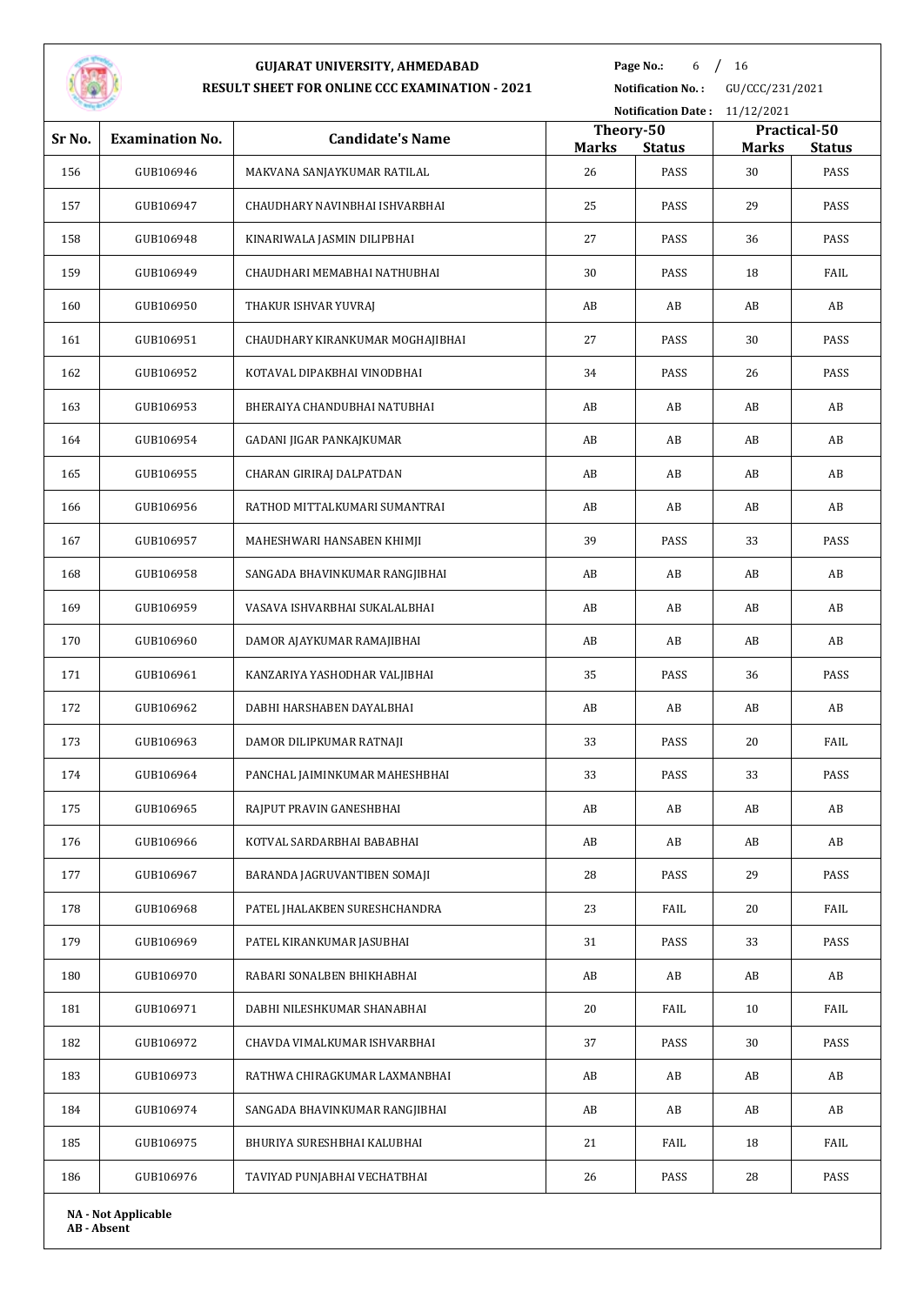

**Page No.:** 7 / 16

|                                  |                            | Notification Date: 11/12/2021      |                    |                     |                    |                     |
|----------------------------------|----------------------------|------------------------------------|--------------------|---------------------|--------------------|---------------------|
| Sr No.<br><b>Examination No.</b> |                            | <b>Candidate's Name</b>            | Theory-50          |                     |                    | Practical-50        |
| 187                              | GUB106977                  | BHATT SHARADCHANDRA HARGOVINDBHAI  | <b>Marks</b><br>AB | <b>Status</b><br>AB | <b>Marks</b><br>AB | <b>Status</b><br>AB |
| 188                              | GUB106978                  | SHEIKH RUKSANABEN MAHEBUBBHAI      | 14                 | FAIL                | $\bf{0}$           | FAIL                |
| 189                              | GUB106979                  | PARMAR DIPIKABEN BECHARBHAI        | 30                 | PASS                | 32                 | PASS                |
| 190                              | GUB106980                  | MAKWANA BHARATBHAI CHEHUBHAI       | 27                 | PASS                | 28                 | PASS                |
| 191                              | GUB106981                  | PATEL DHARMESHKUMAR REVASHANKAR    | 16                 | FAIL                | 33                 | PASS                |
| 192                              | GUB106982                  | PATEL KAJALBEN BHIKHABHAI          | 20                 | FAIL                | 33                 | PASS                |
| 193                              | GUB106983                  | PARMAR CHANDAN KUMAR MANILAL       | 38                 | PASS                | 31                 | PASS                |
| 194                              | GUB106984                  | SIRSATH HEMANT AMARDAS             | 17                 | FAIL                | $\bf{0}$           | FAIL                |
| 195                              | GUB106985                  | SAVALIA BHARATKUMAR DAMJIBHAI      | 33                 | PASS                | 20                 | FAIL                |
| 196                              | GUB106986                  | SARVAIYA VIPUL ARAJANBHAI          | AB                 | AB                  | AB                 | AB                  |
| 197                              | GUB106987                  | PARMAR VIVEKKUMAR KISHANBHAI       | AB                 | AB                  | AB                 | AB                  |
| 198                              | GUB106988                  | DESAI VISHNUBHAI MALABHAI          | 30                 | PASS                | 30                 | PASS                |
| 199                              | GUB106989                  | VALJIWALA SHAHAL MOSADIQBHAI       | 29                 | PASS                | 30                 | PASS                |
| 200                              | GUB106990                  | CHAUDHARI KIRTIKUMAR GHANSHYAMBHAI | 34                 | PASS                | 36                 | PASS                |
| 201                              | GUB106991                  | PANDYA PARTH AMBUBHAI              | 37                 | PASS                | 32                 | PASS                |
| 202                              | GUB106992                  | BODAR MAHESHKUMAR DINESHBHAI       | 17                 | FAIL                | 30                 | PASS                |
| 203                              | GUB106993                  | CHUDASAMA MAMATABEN KANUBHAI       | 28                 | PASS                | 10                 | FAIL                |
| 204                              | GUB106994                  | LADHAVA ARUNABEN LALJIBHAI         | 26                 | PASS                | 5                  | FAIL                |
| 205                              | GUB106995                  | RAJP PRIYANK JITENDRAKUMAR         | 30                 | PASS                | 37                 | PASS                |
| 206                              | GUB106996                  | VYAS HITESHKUMAR BHIKHABHAI        | 29                 | PASS                | 30                 | PASS                |
| 207                              | GUB106997                  | CHAUDHARI DHARMESHBHAI CHHOTUBHAI  | 15                 | FAIL                | 15                 | FAIL                |
| 208                              | GUB106998                  | PATEL MONIKABEN DASHARATHLAL       | 29                 | PASS                | 30                 | PASS                |
| 209                              | GUB106999                  | BARAIYA DHARMISHTHABEN MANUBHAI    | 27                 | PASS                | 35                 | PASS                |
| 210                              | GUB107000                  | SOLANKI HETALBEN MAGANBHAI         | 30                 | PASS                | 32                 | PASS                |
| 211                              | GUB107001                  | PANOT SANGITABEN LAVJIBHAI         | AB                 | AB                  | AB                 | AB                  |
| 212                              | GUB107002                  | PATEL VIKRAMKUMAR MOTIBHAI         | AB                 | AB                  | AB                 | AB                  |
| 213                              | GUB107003                  | MORI AJITKUMAR RAMABHAI            | AB                 | AB                  | AB                 | AB                  |
| 214                              | GUB107004                  | CHAUDHARY ANKITABEN MAHENDRABHAI   | 20                 | FAIL                | $\overline{4}$     | FAIL                |
| 215                              | GUB107005                  | SOLANKI PRAVINABEN SARMANBHAI      | AB                 | AB                  | AB                 | AB                  |
| 216                              | GUB107006                  | PARMAR RENUKABEN MAHENDRABHAI      | 25                 | PASS                | 25                 | PASS                |
| 217                              | GUB107007                  | JADEJA SHAKTISINH MANUBHA          | AB                 | AB                  | 15                 | FAIL                |
|                                  | <b>NA - Not Applicable</b> |                                    |                    |                     |                    |                     |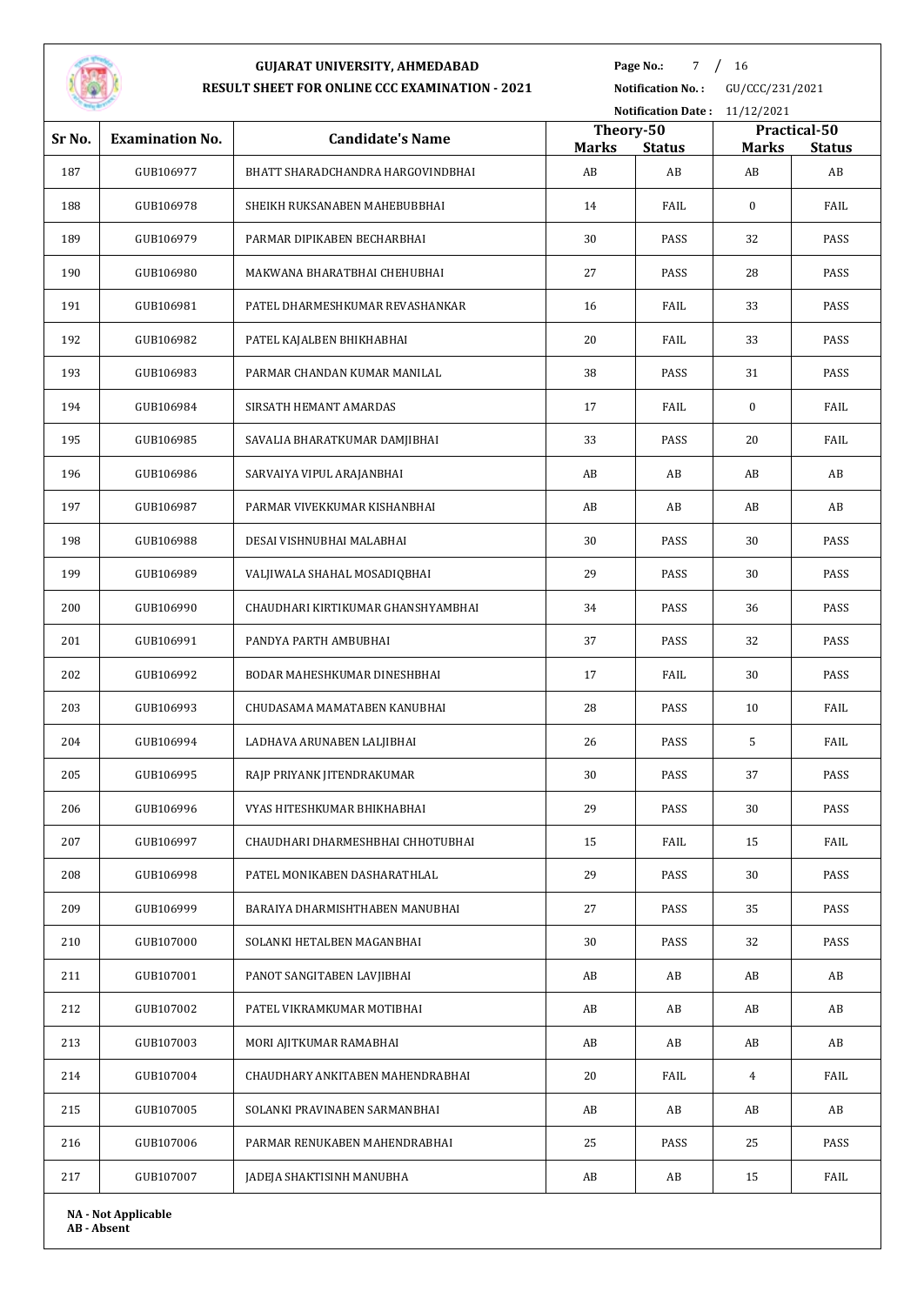

**Page No.:** 8 / 16

**Notification No. :** GU/CCC/231/2021

|        |                            |                                  | Notification Date: 11/12/2021 |                       |    |                                               |  |  |
|--------|----------------------------|----------------------------------|-------------------------------|-----------------------|----|-----------------------------------------------|--|--|
| Sr No. | <b>Examination No.</b>     | <b>Candidate's Name</b>          | <b>Marks</b>                  | Theory-50             |    | Practical-50<br><b>Marks</b><br><b>Status</b> |  |  |
| 218    | GUB107008                  | GADHIYA VIJAYKUMAR KANUBHAI      | 26                            | <b>Status</b><br>PASS | 37 | PASS                                          |  |  |
| 219    | GUB107009                  | VAROTARIYA SUMATBHAI LAKHABHAI   | 30                            | PASS                  | 29 | PASS                                          |  |  |
| 220    | GUB107010                  | JADEJA SHAKTISINH MANUBHA        | AB                            | AB                    | AB | AB                                            |  |  |
| 221    | GUB107011                  | MAKWANA KAUSHIKBHAI AMBABHAI     | AB                            | AB                    | AB | AB                                            |  |  |
| 222    | GUB107012                  | VASAVA RAKESHKUMAR DHIRSINGBHAI  | AB                            | AB                    | AB | AB                                            |  |  |
| 223    | GUB107013                  | THAKOR BALVANTSINH NAGJIBHAI     | 22                            | FAIL                  | 25 | PASS                                          |  |  |
| 224    | GUB107014                  | PARMAR JITENDRAKUMAR RAMABHAI    | AB                            | AB                    | AB | AB                                            |  |  |
| 225    | GUB107015                  | CHAUDHARI JAGRUTIBEN RAMESHBHAI  | AB                            | AB                    | AB | AB                                            |  |  |
| 226    | GUB107016                  | PANDORA JAGDISHKUMAR BHIKHABHAI  | AB                            | AB                    | AB | AB                                            |  |  |
| 227    | GUB107017                  | PATEL RAVINDRAKUMAR BHARATBHAI   | AB                            | AB                    | AB | AB                                            |  |  |
| 228    | GUB107018                  | JADEJA HARDIPSINH HEMATSINH      | 24                            | FAIL                  | 29 | PASS                                          |  |  |
| 229    | GUB107019                  | CHAUDHARY HIRALBEN PATHUBHAI     | AB                            | AB                    | AB | AB                                            |  |  |
| 230    | GUB107020                  | RAJPURA IMTIYAZBHAI MAHAMMADBHAI | 32                            | PASS                  | 39 | PASS                                          |  |  |
| 231    | GUB107021                  | KARANGIYA JAYESH LAKHMANBHAI     | AB                            | AB                    | AB | AB                                            |  |  |
| 232    | GUB107022                  | MALI MAMTABEN HARCHANDJI         | AB                            | AB                    | AB | AB                                            |  |  |
| 233    | GUB107023                  | VALANKI RAJUBHAI DEVJIBHAI       | 33                            | PASS                  | 35 | PASS                                          |  |  |
| 234    | GUB107024                  | PARMAR SUSHILABEN NARENDRAKUMAR  | 27                            | PASS                  | 25 | PASS                                          |  |  |
| 235    | GUB107025                  | GOSWAMI ANANDPURI MUKESHPURI     | AB                            | AB                    | AB | AB                                            |  |  |
| 236    | GUB107026                  | PATEL UDAYKUMAR RAMESHBHAI       | 29                            | PASS                  | 39 | PASS                                          |  |  |
| 237    | GUB107027                  | GORFAL MAYURIKUMARI MANSHUKHBHAI | 21                            | FAIL                  | 27 | PASS                                          |  |  |
| 238    | GUB107028                  | DODIYA JANAKKUMAR NATAVARLAL     | 35                            | PASS                  | 38 | PASS                                          |  |  |
| 239    | GUB107029                  | JADEJA VIJAYSINH GHELUBHA        | 28                            | PASS                  | 40 | PASS                                          |  |  |
| 240    | GUB107030                  | SOLANKI SANDIPKUMAR SHAKARABHAI  | 41                            | PASS                  | 31 | PASS                                          |  |  |
| 241    | GUB107031                  | SISODIYA MINAXIBEN JETHSURBHAI   | 21                            | FAIL                  | 37 | PASS                                          |  |  |
| 242    | GUB107032                  | CHAUHAN RAMDEVSINH BHAVSINH      | 32                            | PASS                  | 41 | PASS                                          |  |  |
| 243    | GUB107033                  | VANKAR SUNITABEN ISHWARBHAI      | 18                            | FAIL                  | 31 | PASS                                          |  |  |
| 244    | GUB107034                  | DANGI SAVITABEN TITABHAI         | AB                            | AB                    | AB | AB                                            |  |  |
| 245    | GUB107035                  | NAYAK JAYESHKUMAR POPATLAL       | AB                            | AB                    | AB | AB                                            |  |  |
| 246    | GUB107036                  | CHAUDHARI JAGRUTIBEN RAMESHBHAI  | AB                            | AB                    | AB | AB                                            |  |  |
| 247    | GUB107037                  | CHIHLA POOJABEN GHANSHYAMBHAI    | 30                            | PASS                  | 15 | FAIL                                          |  |  |
| 248    | GUB107038                  | TRIPATHI SHALINI VINODKUMAR      | 26                            | PASS                  | 27 | PASS                                          |  |  |
|        | <b>NA - Not Applicable</b> |                                  |                               |                       |    |                                               |  |  |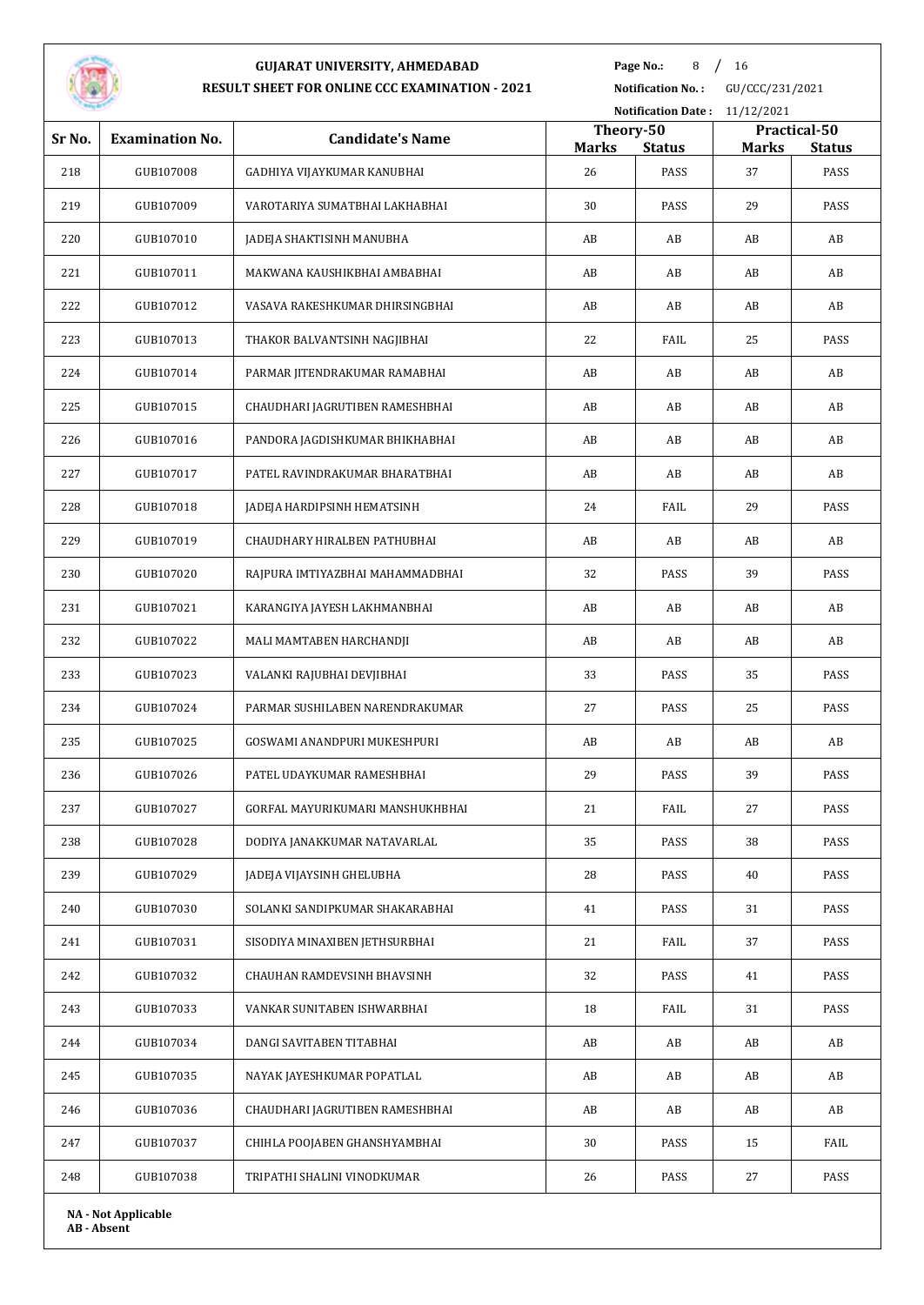

**Page No.:** 9 / 16

**Notification No. :** GU/CCC/231/2021

|                                  |                            |                                   | Notification Date: 11/12/2021 |                       |                    |                       |  |
|----------------------------------|----------------------------|-----------------------------------|-------------------------------|-----------------------|--------------------|-----------------------|--|
| Sr No.<br><b>Examination No.</b> |                            | <b>Candidate's Name</b>           | Theory-50                     |                       |                    | Practical-50          |  |
| 249                              | GUB107039                  | MALL SARITA SURENDRASINGH         | <b>Marks</b><br>23            | <b>Status</b><br>FAIL | <b>Marks</b><br>33 | <b>Status</b><br>PASS |  |
| 250                              | GUB107040                  | RATHOD JALPABEN GOVINDBHAI        | AB                            | AB                    | AB                 | AB                    |  |
| 251                              | GUB107041                  | RAOL MANISHABEN MUKUNDSINH        | AB                            | AB                    | AB                 | AB                    |  |
| 252                              | GUB107042                  | BINALBEN BINALBEN PATEL           | AB                            | AB                    | AB                 | AB                    |  |
| 253                              | GUB107043                  | MALL PRITIKUMARI ASHOKKUMAR       | 21                            | FAIL                  | 33                 | PASS                  |  |
| 254                              | GUB107044                  | SINDHI MAHAMADARIF AHAMADKHAN     | 35                            | PASS                  | 33                 | PASS                  |  |
| 255                              | GUB107045                  | DESAI JAYABEN SAMIRBHAI           | 18                            | FAIL                  | 39                 | PASS                  |  |
| 256                              | GUB107046                  | <b>GOHIL GEETABEN AJITSINH</b>    | AB                            | AB                    | AB                 | AB                    |  |
| 257                              | GUB107047                  | PESHWA NARENDRAKUMAR KHEMJIBHAI   | $\bf{0}$                      | FAIL                  | 5                  | FAIL                  |  |
| 258                              | GUB107048                  | MUNDHAVA VILASBEN LALJIBHAI       | 21                            | FAIL                  | 29                 | PASS                  |  |
| 259                              | GUB107049                  | MAKWANA NARENDRA MOHANBHAI        | 36                            | PASS                  | 39                 | PASS                  |  |
| 260                              | GUB107050                  | PARMAR VIKRAMSINH BHARATBHAI      | AB                            | AB                    | AB                 | AB                    |  |
| 261                              | GUB107051                  | VIRAMGAMI CHIRAGBHAI BHARATBHAI   | AB                            | AB                    | AB                 | AB                    |  |
| 262                              | GUB107052                  | CHAUHAN HITENDRASINH JAYDIPSINH   | 21                            | FAIL                  | 25                 | PASS                  |  |
| 263                              | GUB107053                  | VASAYA AFZALALI BARKATALI         | 30                            | PASS                  | 36                 | PASS                  |  |
| 264                              | GUB107054                  | JADAV KINJALBEN MULJIBHAI         | 20                            | FAIL                  | 37                 | PASS                  |  |
| 265                              | GUB107055                  | KHACHAR DILIPBHAI BHIKHUBHAI      | 25                            | PASS                  | 35                 | PASS                  |  |
| 266                              | GUB107056                  | RAVAT BRIJESHVARIBEN KANJIBHAI    | 26                            | PASS                  | 25                 | PASS                  |  |
| 267                              | GUB107057                  | MACHHAR VINODBHAI VARSINGBHAI     | 23                            | FAIL                  | 41                 | PASS                  |  |
| 268                              | GUB107058                  | JADEJA MAHENDRASINH VAJESANG      | 26                            | PASS                  | 31                 | PASS                  |  |
| 269                              | GUB107059                  | TARAL SUREKHABEN NAGJIBHAI        | AB                            | AB                    | AB                 | AB                    |  |
| 270                              | GUB107060                  | BAROT VAIBHAVKUMAR VINODBHAI      | AB                            | AB                    | AB                 | AB                    |  |
| 271                              | GUB107061                  | DODIYA JAGDISHBHAI MATHURBHAI     | 36                            | PASS                  | 26                 | PASS                  |  |
| 272                              | GUB107062                  | MUNDADIYA SHITALBEN NARANBHAI     | AB                            | AB                    | AB                 | AB                    |  |
| 273                              | GUB107063                  | CHAUDHARY BHARATBHAI KHETABHAI    | 17                            | FAIL                  | 31                 | PASS                  |  |
| 274                              | GUB107064                  | PATEL SONALBEN BHAVESHBHAI        | AB                            | AB                    | AB                 | AB                    |  |
| 275                              | GUB107065                  | FAKIR IBRAHIMSHA MAHMADALISHA     | AB                            | AB                    | AB                 | AB                    |  |
| 276                              | GUB107066                  | DANGAR RANJAN VIBHABHAI           | AB                            | AB                    | AB                 | AB                    |  |
| 277                              | GUB107067                  | MASURA RAJUBHAI VIRAMBHAI         | AB                            | AB                    | AB                 | AB                    |  |
| 278                              | GUB107068                  | DAHIMA KAJOL KRUSHNASINH          | AB                            | AB                    | AB                 | AB                    |  |
| 279                              | GUB107069                  | CHAUHAN MAHENDRABHAI JORSHANGBHAI | 24                            | FAIL                  | 38                 | PASS                  |  |
|                                  | <b>NA</b> - Not Applicable |                                   |                               |                       |                    |                       |  |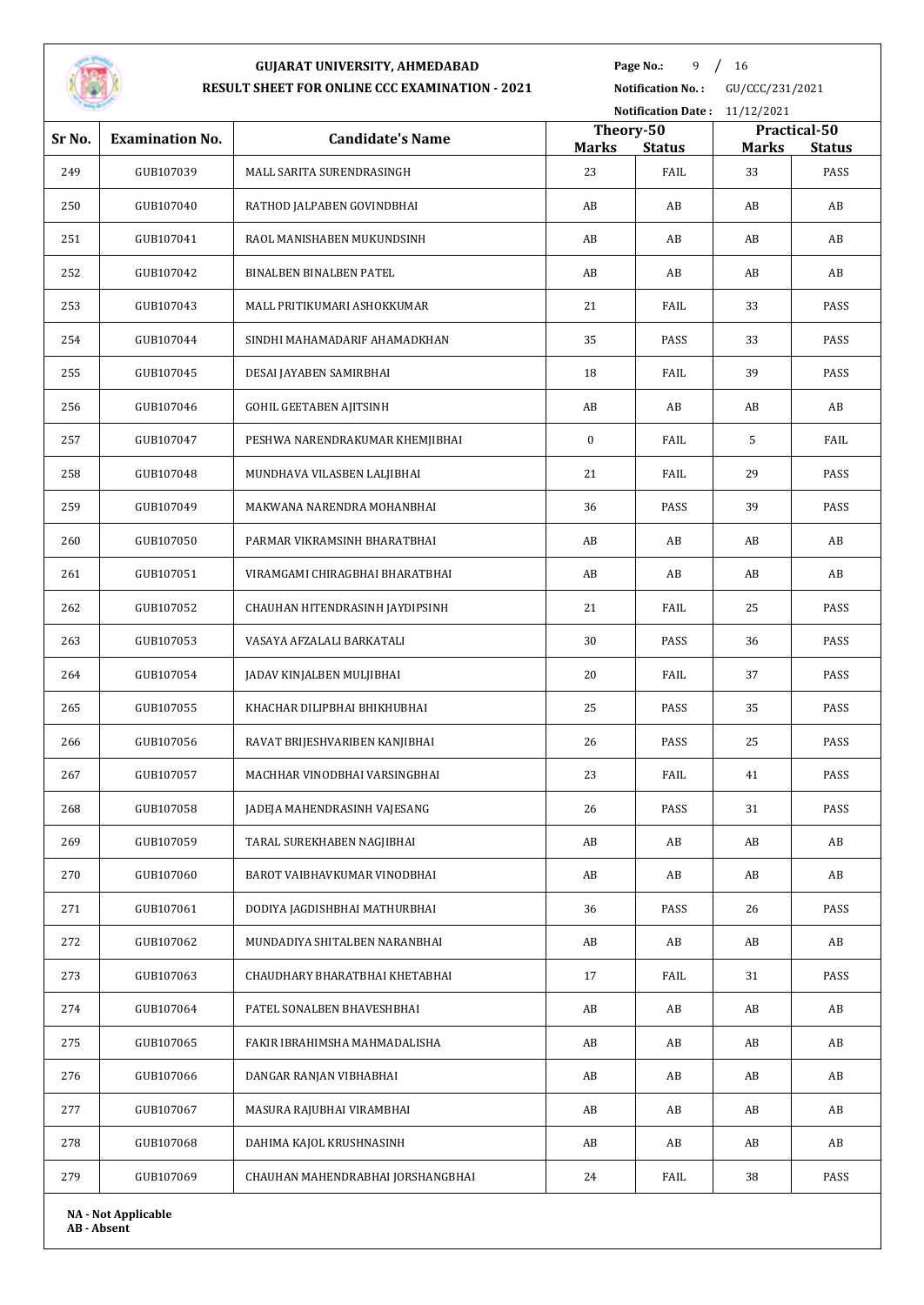

**Page No.:** 10 / 16

| Notification Date: 11/12/2021 |                            |                                     |                    |                     |                    |                     |  |
|-------------------------------|----------------------------|-------------------------------------|--------------------|---------------------|--------------------|---------------------|--|
| Sr No.                        | <b>Examination No.</b>     | <b>Candidate's Name</b>             | Theory-50          |                     | Practical-50       |                     |  |
| 280                           | GUB107070                  | LAGARIYA LAKHMAN DEVABHAI           | <b>Marks</b><br>AB | <b>Status</b><br>AB | <b>Marks</b><br>AB | <b>Status</b><br>AB |  |
| 281                           | GUB107071                  | VELANI NARENDRAKUMAR LAXMANBHAI     | 19                 | FAIL                | 35                 | PASS                |  |
| 282                           | GUB107072                  | AD VARSINGBHAI PUNABHAI             | AB                 | AB                  | AB                 | AB                  |  |
| 283                           | GUB107073                  | SOLAMIYA BHAVESHKUMAR GHANSHYAMBHAI | 35                 | PASS                | 39                 | PASS                |  |
| 284                           | GUB107074                  | PARMAR NEHA JASVANTSINH             | 27                 | PASS                | 35                 | PASS                |  |
| 285                           | GUB107075                  | MATHTHAR PRAVIN HIRABHAI            | AB                 | AB                  | AB                 | AB                  |  |
| 286                           | GUB107076                  | PATEL HEMANGI JAYANTIBHAI           | 31                 | PASS                | 37                 | PASS                |  |
| 287                           | GUB107077                  | PATEL KISHAN BHUPENDRABHAI          | 33                 | PASS                | 42                 | PASS                |  |
| 288                           | GUB107078                  | MER HETALBEN GHUGHABHAI             | 13                 | FAIL                | $\bf{0}$           | FAIL                |  |
| 289                           | GUB107079                  | KAGADIYA SHANTIBEN MASARIBHAI       | AB                 | AB                  | AB                 | AB                  |  |
| 290                           | GUB107080                  | SUTHAR AKANKSHABAHEN JITENDRABHAI   | 31                 | PASS                | 31                 | PASS                |  |
| 291                           | GUB107081                  | SUTARIYA VIPULKUMAR MOTIBHAI        | 23                 | FAIL                | 34                 | PASS                |  |
| 292                           | GUB107082                  | MAKVANA JIGNESHKUMAR PRAVINBHAI     | AB                 | AB                  | AB                 | AB                  |  |
| 293                           | GUB107083                  | SHIHORA MEHULBHAI GOVINDBHAI        | 37                 | PASS                | 27                 | PASS                |  |
| 294                           | GUB107084                  | MAKADIYA KAJAL MENSI                | 27                 | PASS                | 33                 | PASS                |  |
| 295                           | GUB107085                  | BLOCH SHAMIMBEN SALIMBHAI           | 34                 | PASS                | 35                 | PASS                |  |
| 296                           | GUB107086                  | CHAUDHARI DASHARATHBHAI JETHABHAI   | 35                 | PASS                | 29                 | PASS                |  |
| 297                           | GUB107087                  | MAKVANA ASHVINBHAI GANABHAI         | AB                 | AB                  | AB                 | AB                  |  |
| 298                           | GUB107088                  | PATEL VIMAL JITENDRAKUMAR           | 36                 | PASS                | 42                 | PASS                |  |
| 299                           | GUB107089                  | <b>GAUD CHETAN MAHENDRA</b>         | 25                 | PASS                | 36                 | PASS                |  |
| 300                           | GUB107090                  | RATHOD MUKESHKUMAR RAVJIBHAI        | AB                 | AB                  | AB                 | AB                  |  |
| 301                           | GUB107091                  | THAKOR RAKESHKUMAR VISHNUJI         | 27                 | PASS                | 29                 | PASS                |  |
| 302                           | GUB107092                  | SANGADA ALKESHBHAI DALUBHAI         | AB                 | AB                  | AB                 | AB                  |  |
| 303                           | GUB107093                  | CHAUHAN SURENDRASINH RAJENDRASINH   | 19                 | FAIL                | $\bf{0}$           | FAIL                |  |
| 304                           | GUB107094                  | ZANPADIYA GULABBEN LALJIBHAI        | 27                 | PASS                | 27                 | PASS                |  |
| 305                           | GUB107095                  | MAKVANA VARSHABEN HIRABHAI          | 20                 | FAIL                | 28                 | PASS                |  |
| 306                           | GUB107096                  | RATHVA SHREEKANTBHAI PRAVINBHAI     | AB                 | AB                  | AB                 | AB                  |  |
| 307                           | GUB107097                  | BHOYE USHABEN RAMESHBHAI            | 28                 | PASS                | 33                 | PASS                |  |
| 308                           | GUB107098                  | RATHAVA DIVYABEN NARANBHAI          | AB                 | AB                  | AB                 | AB                  |  |
| 309                           | GUB107099                  | PARMAR RAJNIKANT RASIKBHAI          | 31                 | PASS                | 36                 | PASS                |  |
| 310                           | GUB107100                  | MESARIYA DASHARATHKUMAR JAYANTILAL  | 24                 | FAIL                | 34                 | PASS                |  |
|                               | <b>NA - Not Applicable</b> |                                     |                    |                     |                    |                     |  |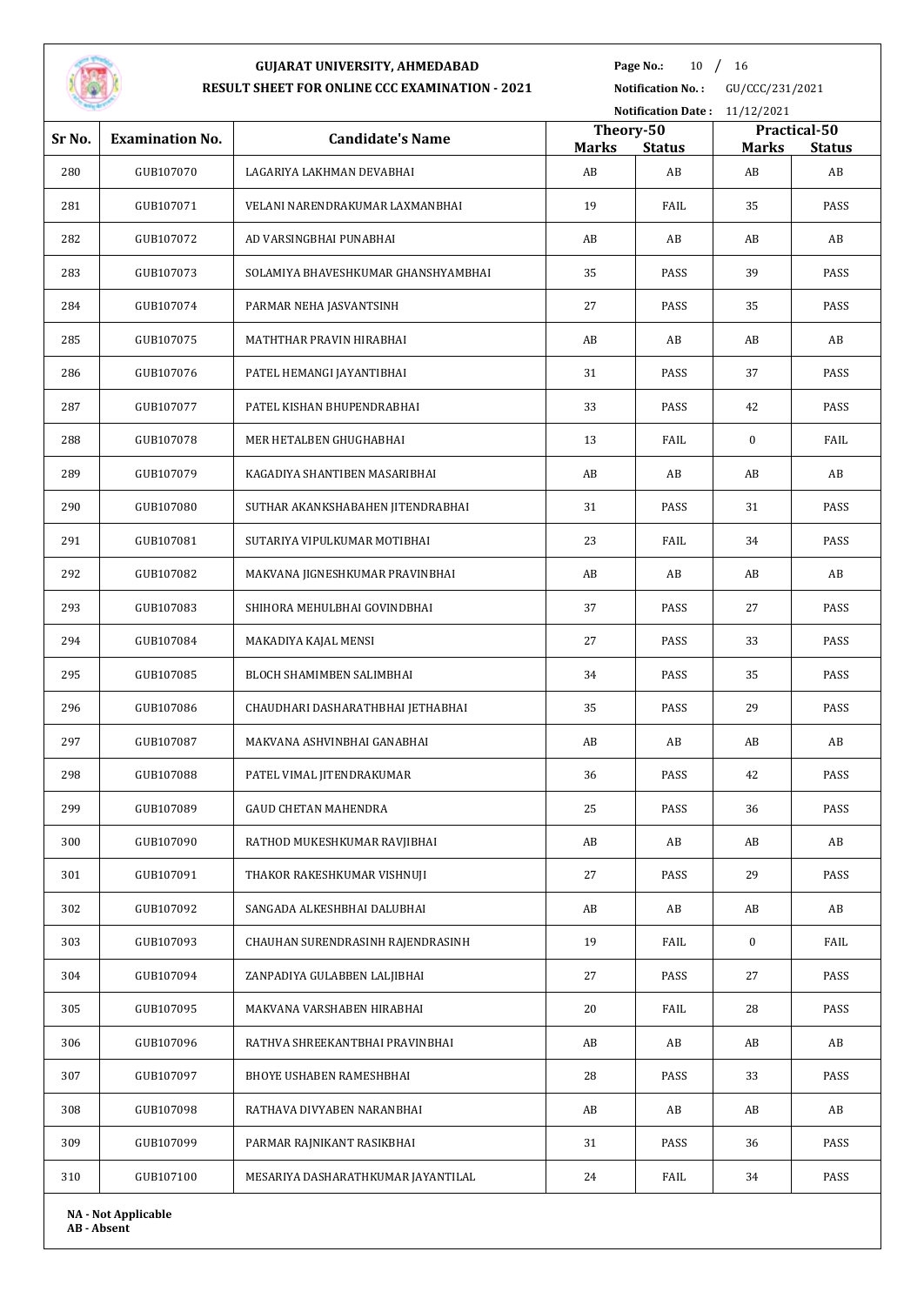

Page No.: 11 / 16

**Notification No. :** GU/CCC/231/2021

|                                  |           |                                   | Notification Date: 11/12/2021                                              |      |    |               |  |
|----------------------------------|-----------|-----------------------------------|----------------------------------------------------------------------------|------|----|---------------|--|
| Sr No.<br><b>Examination No.</b> |           | <b>Candidate's Name</b>           | Theory-50<br>Practical-50<br><b>Marks</b><br><b>Status</b><br><b>Marks</b> |      |    | <b>Status</b> |  |
| 311                              | GUB107101 | GOLETAR MAULIKBHAI VIPULBHAI      | AB                                                                         | AB   | AB | AB            |  |
| 312                              | GUB107102 | RATHVA KIRANBHAI GOVINDBHAI       | 25                                                                         | PASS | 29 | PASS          |  |
| 313                              | GUB107103 | PARMAR PINTUBHAI SUKHDEVBHAI      | 31                                                                         | PASS | 42 | PASS          |  |
| 314                              | GUB107104 | PARMAR SANDEEPKUMAR PRABHUDASBHAI | 35                                                                         | PASS | 30 | PASS          |  |
| 315                              | GUB107105 | PARMAR DHARTIBEN CHAMPAKBHAI      | AB                                                                         | AB   | AB | AB            |  |
| 316                              | GUB107106 | PATEL CHIRAG PRAVINBHAI           | 19                                                                         | FAIL | 25 | PASS          |  |
| 317                              | GUB107107 | POKAR MAYURKUMAR NARENDRAKUMAR    | AB                                                                         | AB   | AB | AB            |  |
| 318                              | GUB107108 | CHOTHANI NAYNABEN RAMESHBHAI      | 21                                                                         | FAIL | 29 | PASS          |  |
| 319                              | GUB107109 | SHAIKH RUBINA MAKSUDBHAI          | 27                                                                         | PASS | 32 | PASS          |  |
| 320                              | GUB107110 | CHELLABOENA RAVIKUMAR TRIMURTHY   | AB                                                                         | AB   | AB | AB            |  |
| 321                              | GUB107111 | JOSHI VIKRAMKUMAR NANJIBHAI       | 28                                                                         | PASS | 27 | PASS          |  |
| 322                              | GUB107112 | GOSWAMI PRAFULLABEN BABUPURI      | AB                                                                         | AB   | AB | AB            |  |
| 323                              | GUB107113 | KOTWAL DHAVALKUMAR VINODBHAI      | 33                                                                         | PASS | 27 | PASS          |  |
| 324                              | GUB107114 | VAISHNAV HIRAL BAKULCHANDRA       | 21                                                                         | FAIL | 25 | PASS          |  |
| 325                              | GUB107115 | <b>GAMIT VIVEK SURESHBHAI</b>     | AB                                                                         | AB   | AB | AB            |  |
| 326                              | GUB107116 | SARVAIYA NAYNABA VESUBHA          | AB                                                                         | AB   | AB | AB            |  |
| 327                              | GUB107117 | MAHESHWARI BHARATKUMAR BABULAL    | AB                                                                         | AB   | AB | AB            |  |
| 328                              | GUB107118 | KARNGIYA AALABHAI MANDANBHAI      | AB                                                                         | AB   | AB | AB            |  |
| 329                              | GUB107119 | VALGIYA BHAVNABEN HAMIRBHAI       | 28                                                                         | PASS | 30 | PASS          |  |
| 330                              | GUB107120 | KSHATRIYA YASHPAL JAGDISHSINH     | AB                                                                         | AB   | AB | AB            |  |
| 331                              | GUB107121 | BHATU MILAN PARBATBHAI            | AB                                                                         | AB   | AB | AB            |  |
| 332                              | GUB107122 | PATEL MAULIK HARESHKUMAR          | 34                                                                         | PASS | 38 | PASS          |  |
| 333                              | GUB107123 | GOHIL GANATAPBHAI DEVSHIBHAI      | 23                                                                         | FAIL | 29 | PASS          |  |
| 334                              | GUB107124 | SOLANKI KIRAPALSINH KHUMANSINH    | 32                                                                         | PASS | 18 | FAIL          |  |
| 335                              | GUB107125 | PARMAR HEMANSHU DHARMENDRABHAI    | AB                                                                         | AB   | AB | AB            |  |
| 336                              | GUB107126 | SHRIMALI SUNILKUMAR DHARMABHAI    | AB                                                                         | AB   | AB | AB            |  |
| 337                              | GUB107127 | GOSWAMI BHAVESHGIRI SURESHGIRI    | 27                                                                         | PASS | 14 | FAIL          |  |
| 338                              | GUB107128 | PANDYA MEGHA NIKHILBHAI           | AB                                                                         | AB   | AB | AB            |  |
| 339                              | GUB107129 | PARMAR SANJAYBHAI SURABHAI        | AB                                                                         | AB   | AB | AB            |  |
| 340                              | GUB107130 | RABARI SANJAYKUMAR MOTIBHAI       | 29                                                                         | PASS | 15 | FAIL          |  |
|                                  |           | CHAUDHARY ASHABEN RAMJIBHAI       | 24                                                                         | FAIL | 33 | PASS          |  |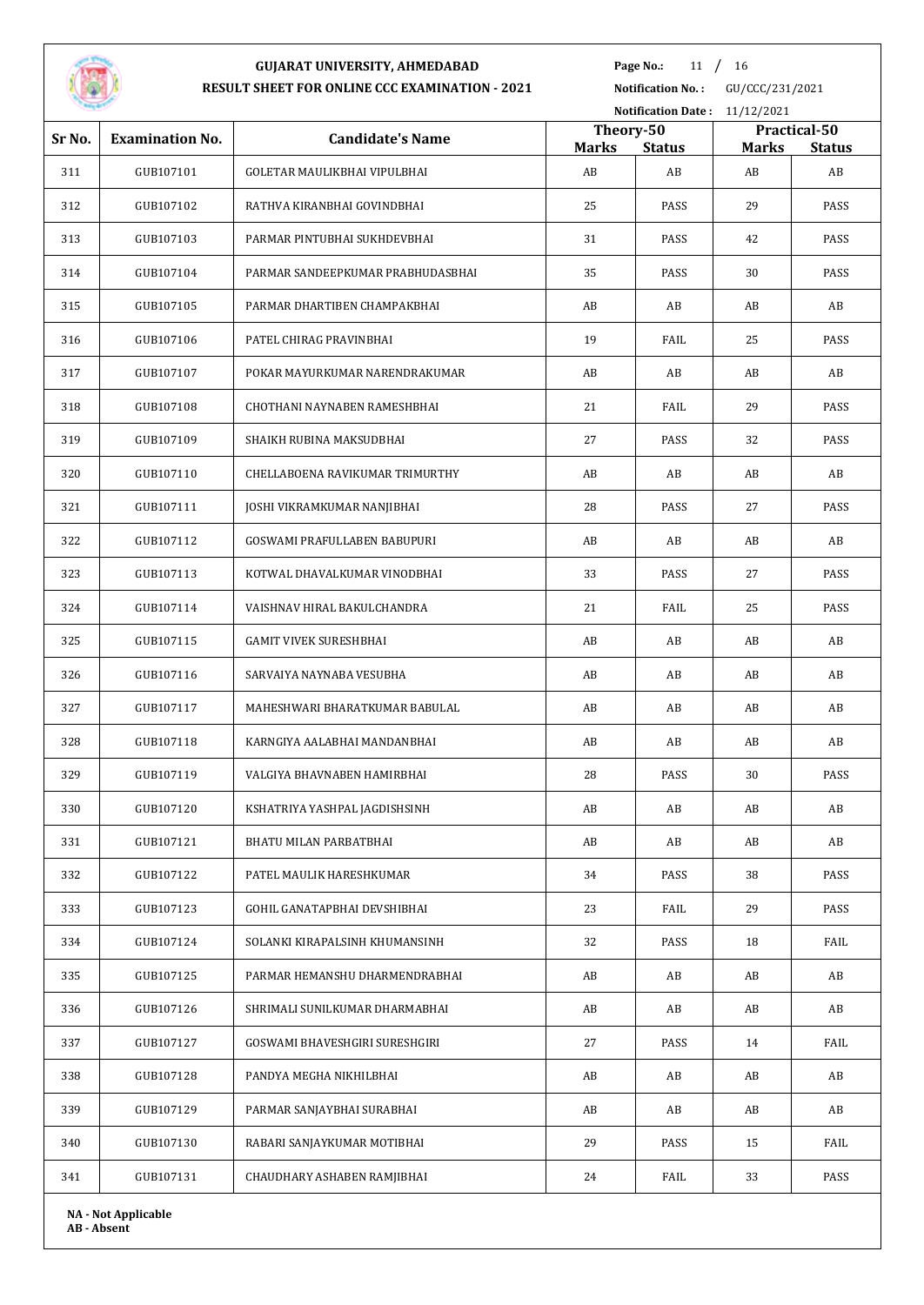

Page No.: 12 / 16

| Notification Date: 11/12/2021 |                            |                                     |                           |               |                                               |      |  |
|-------------------------------|----------------------------|-------------------------------------|---------------------------|---------------|-----------------------------------------------|------|--|
| Sr No.                        | <b>Examination No.</b>     | <b>Candidate's Name</b>             | Theory-50<br><b>Marks</b> | <b>Status</b> | Practical-50<br><b>Marks</b><br><b>Status</b> |      |  |
| 342                           | GUB107132                  | JOSHI CHETANKUMAR KESHAVLAL         | 17                        | FAIL          | 33                                            | PASS |  |
| 343                           | GUB107133                  | KHARADI VARSHABEN LAXMANBHAI        | 24                        | FAIL          | 17                                            | FAIL |  |
| 344                           | GUB107134                  | KHATRI RAVI HASMUKHBHAI             | 34                        | PASS          | 37                                            | PASS |  |
| 345                           | GUB107135                  | RAJPUT JYOTI KRISHNAPAL             | 16                        | FAIL          | 16                                            | FAIL |  |
| 346                           | GUB107136                  | AMBALIYA JESA MASHARIBHAI           | 15                        | FAIL          | 28                                            | PASS |  |
| 347                           | GUB107137                  | CHAUDHARI VARSHABEN SHANKARBHAI     | AB                        | AB            | AB                                            | AB   |  |
| 348                           | GUB107138                  | VALA RAVIRAJSINH MAJBUTSINH         | AB                        | AB            | AB                                            | AB   |  |
| 349                           | GUB107139                  | CHAUDHARY SIDDHARTHKUMAR RAMESHBHAI | 27                        | PASS          | 43                                            | PASS |  |
| 350                           | GUB107140                  | M ANDREA AC                         | 32                        | PASS          | 15                                            | FAIL |  |
| 351                           | GUB107141                  | ODEDARA BHARTI RAMBHAI              | AB                        | AB            | AB                                            | AB   |  |
| 352                           | GUB107142                  | PATEL MITABEN GULABBHAI             | AB                        | AB            | AB                                            | AB   |  |
| 353                           | GUB107143                  | KOTHIVAR ALPABEN JAGDISHBHAI        | 21                        | FAIL          | 23                                            | FAIL |  |
| 354                           | GUB107144                  | PARMAR VIKRAMBHAI DAUDBHAI          | AB                        | AB            | AB                                            | AB   |  |
| 355                           | GUB107145                  | KOLI TEJALBEN INDURAM               | 29                        | PASS          | 35                                            | PASS |  |
| 356                           | GUB107146                  | CHAVADA MAUNIKABEN RAJENDRASINH     | 31                        | PASS          | 39                                            | PASS |  |
| 357                           | GUB107147                  | CHAUDHRI VIJAYBHAI SURESHBHAI       | 24                        | FAIL          | 36                                            | PASS |  |
| 358                           | GUB107148                  | GOHIL YASHPALSINH BATUKSINH         | 19                        | FAIL          | 32                                            | PASS |  |
| 359                           | GUB107149                  | BAIDIYAVADRA MITAL GOVINDBHAI       | 36                        | PASS          | 43                                            | PASS |  |
| 360                           | GUB107150                  | ZAPADIYA MAHENDRABHAI VALLABHBHAI   | 23                        | FAIL          | 38                                            | PASS |  |
| 361                           | GUB107151                  | KAMALIYA MAMATABEN VIRABHAI         | AB                        | AB            | AB                                            | AB   |  |
| 362                           | GUB107152                  | CHAUDHARI NILESHKUMAR P             | 28                        | PASS          | 34                                            | PASS |  |
| 363                           | GUB107153                  | PATELIYA ASHVINKUMAR HIMMATSINH     | AB                        | AB            | AB                                            | AB   |  |
| 364                           | GUB107154                  | NAYAK KASHYAPKUMAR SANJAYKUMAR      | AB                        | AB            | AB                                            | AB   |  |
| 365                           | GUB107155                  | MORI MAHESHBHAI SUDABHAI            | 41                        | PASS          | 33                                            | PASS |  |
| 366                           | GUB107156                  | CHAVDA MITAL BHARATBHAI             | 24                        | FAIL          | 34                                            | PASS |  |
| 367                           | GUB107157                  | CHAVDA PRAVINBHAI BABUBHAI          | AB                        | AB            | AB                                            | AB   |  |
| 368                           | GUB107158                  | JADAV NITINBHAI CHANDUBHAI          | 43                        | PASS          | 35                                            | PASS |  |
| 369                           | GUB107159                  | <b>SURTI ROHIL FARUK</b>            | AB                        | AB            | AB                                            | AB   |  |
| 370                           | GUB107160                  | RABARI PINALBEN VIKRAMBHAI          | 34                        | PASS          | 33                                            | PASS |  |
| 371                           | GUB107161                  | VASAVA DIXITABEN ANILBHAI           | AB                        | AB            | AB                                            | AB   |  |
| 372                           | GUB107162                  | PATEL DINESHKUMAR GHEMARBHAI        | 35                        | PASS          | 44                                            | PASS |  |
|                               | <b>NA - Not Applicable</b> |                                     |                           |               |                                               |      |  |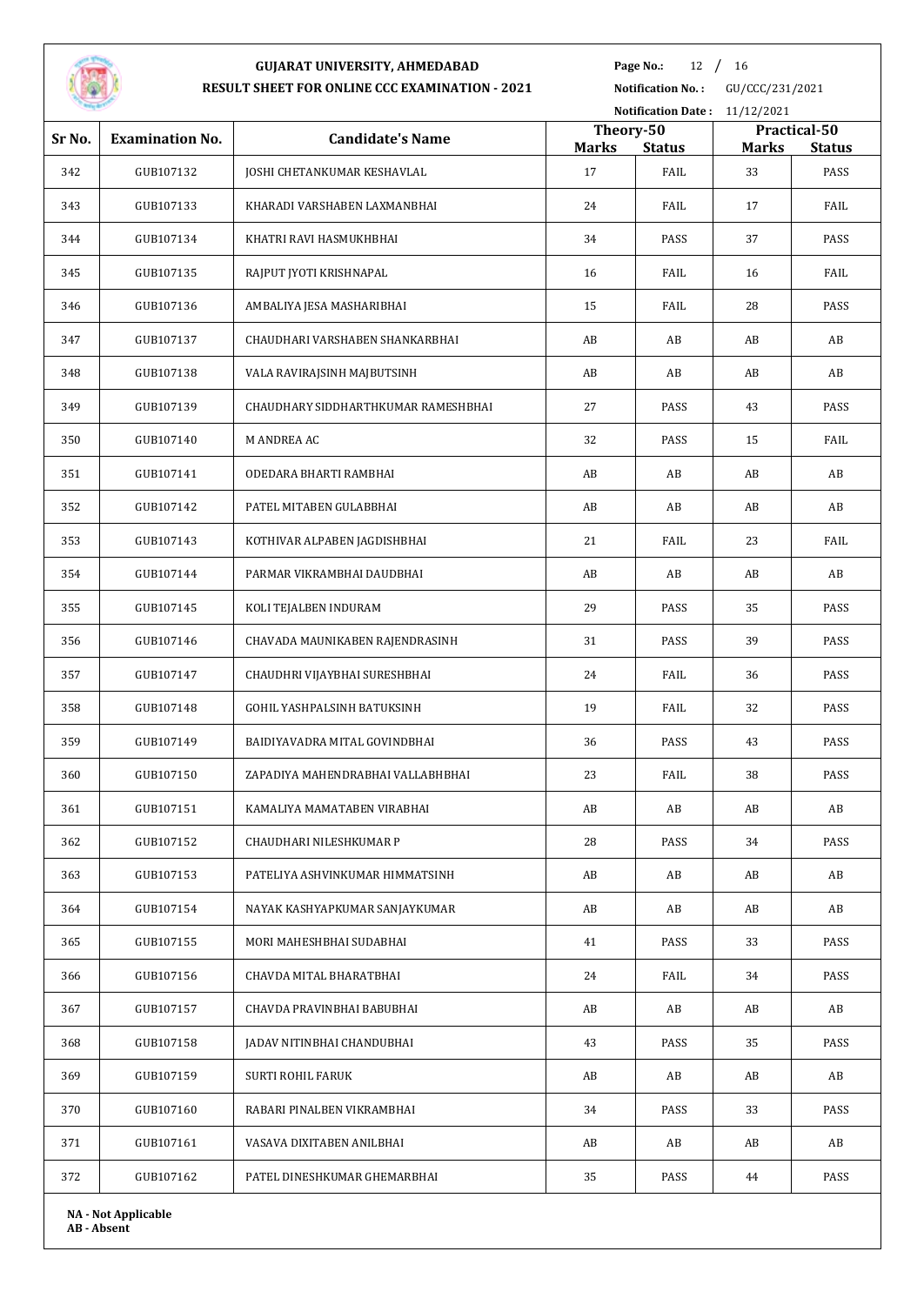

Page No.: 13 / 16

**Notification No. :** GU/CCC/231/2021

|        | Notification Date: 11/12/2021 |                                  |                                            |      |                                               |      |
|--------|-------------------------------|----------------------------------|--------------------------------------------|------|-----------------------------------------------|------|
| Sr No. | <b>Examination No.</b>        | <b>Candidate's Name</b>          | Theory-50<br><b>Marks</b><br><b>Status</b> |      | Practical-50<br><b>Marks</b><br><b>Status</b> |      |
| 373    | GUB107163                     | RAJPUT ASHOKSINH BHEEKHAIJI      | 28                                         | PASS | 37                                            | PASS |
| 374    | GUB107164                     | GOHIL SIMABEN RANVIRBHAI         | AB                                         | AB   | AB                                            | AB   |
| 375    | GUB107165                     | RATHOD SARDARSANG KHENGARBHAI    | AB                                         | AB   | AB                                            | AB   |
| 376    | GUB107166                     | CHAUDHARI HARDIKKUMAR DINESHBHAI | 40                                         | PASS | 36                                            | PASS |
| 377    | GUB107167                     | LAMBARIYA VAJABHAI GANGABHAI     | AB                                         | AB   | AB                                            | AB   |
| 378    | GUB107168                     | MORI KULDEEPSINH NANUSINH        | 31                                         | PASS | 37                                            | PASS |
| 379    | GUB107169                     | SOLANKI KALPNABEN KANTILAL       | 21                                         | FAIL | 37                                            | PASS |
| 380    | GUB107170                     | PATEL AJAYKUMAR JITENDRABHAI     | AB                                         | AB   | AB                                            | AB   |
| 381    | GUB107171                     | SUVAN MUKESHABEN SOMABHAI        | AB                                         | AB   | AB                                            | AB   |
| 382    | GUB107172                     | KACHHIYA PRAVINA MANSUKHLAL      | AB                                         | AB   | AB                                            | AB   |
| 383    | GUB107173                     | MENIYA ASMITABEN DINESHBHAI      | 23                                         | FAIL | 36                                            | PASS |
| 384    | GUB107174                     | PARMAR BHARTIBEN JAYANTILAL      | 34                                         | PASS | 42                                            | PASS |
| 385    | GUB107175                     | BAMANIYA AMARSINH RAMSINH        | 25                                         | PASS | 27                                            | PASS |
| 386    | GUB107176                     | SOLANKI ARTI DURLABHJIBHAI       | 32                                         | PASS | 33                                            | PASS |
| 387    | GUB107177                     | ZALA HINABEN FATESINH            | 28                                         | PASS | 26                                            | PASS |
| 388    | GUB107178                     | RATHOD AJAYSINH JESINGBHAI       | 16                                         | FAIL | $\bf{0}$                                      | FAIL |
| 389    | GUB107179                     | KARMUR RADHU DOSABHAI            | 21                                         | FAIL | 30                                            | PASS |
| 390    | GUB107180                     | ZEZARIYA MAHESH BHAI BIJALBHAI   | AB                                         | AB   | AB                                            | AB   |
| 391    | GUB107181                     | ZALA NARENDRASINH GHANSHYAMSINH  | AB                                         | AB   | AB                                            | AB   |
| 392    | GUB107182                     | MUNDHVA DEVSHIBHAI GELABHAI      | AB                                         | AB   | AB                                            | AB   |
| 393    | GUB107183                     | AMLIYAR VINUBHAI TERSINGBHAI     | AB                                         | AB   | AB                                            | AB   |
| 394    | GUB107184                     | SAGAR KARMARAJ BHAGVATSINH       | 33                                         | PASS | 35                                            | PASS |
| 395    | GUB107185                     | DHARIYAPARMAR CHAMAN NANJIBHAI   | 35                                         | PASS | 37                                            | PASS |
| 396    | GUB107186                     | DADUKIYA RAJUBHAI BACHUBHAI      | AB                                         | AB   | AB                                            | AB   |
| 397    | GUB107187                     | RATHOD JAGRUTIBEN POPATBHAI      | 17                                         | FAIL | 5                                             | FAIL |
| 398    | GUB107188                     | VASARA KAJAL ARASIBHAI           | 21                                         | FAIL | 10                                            | FAIL |
| 399    | GUB107189                     | MARU SHITALBEN PALABHAI          | 20                                         | FAIL | 32                                            | PASS |
| 400    | GUB107190                     | PATEL DARSHANABEN NARSHIBHAI     | 24                                         | FAIL | 25                                            | PASS |
| 401    | GUB107191                     | GAMIT PRAGNESHKUMAR SUMANBHAI    | AB                                         | AB   | AB                                            | AB   |
| 402    | GUB107192                     | MAHERIYA HETALBEN ODHAVBHAI      | 23                                         | FAIL | 35                                            | PASS |
| 403    | GUB107193                     | MAJITHIYA PURIBEN SURESHBHAI     | 31                                         | PASS | 26                                            | PASS |
|        |                               |                                  |                                            |      |                                               |      |

**NA - Not Applicable AB - Absent**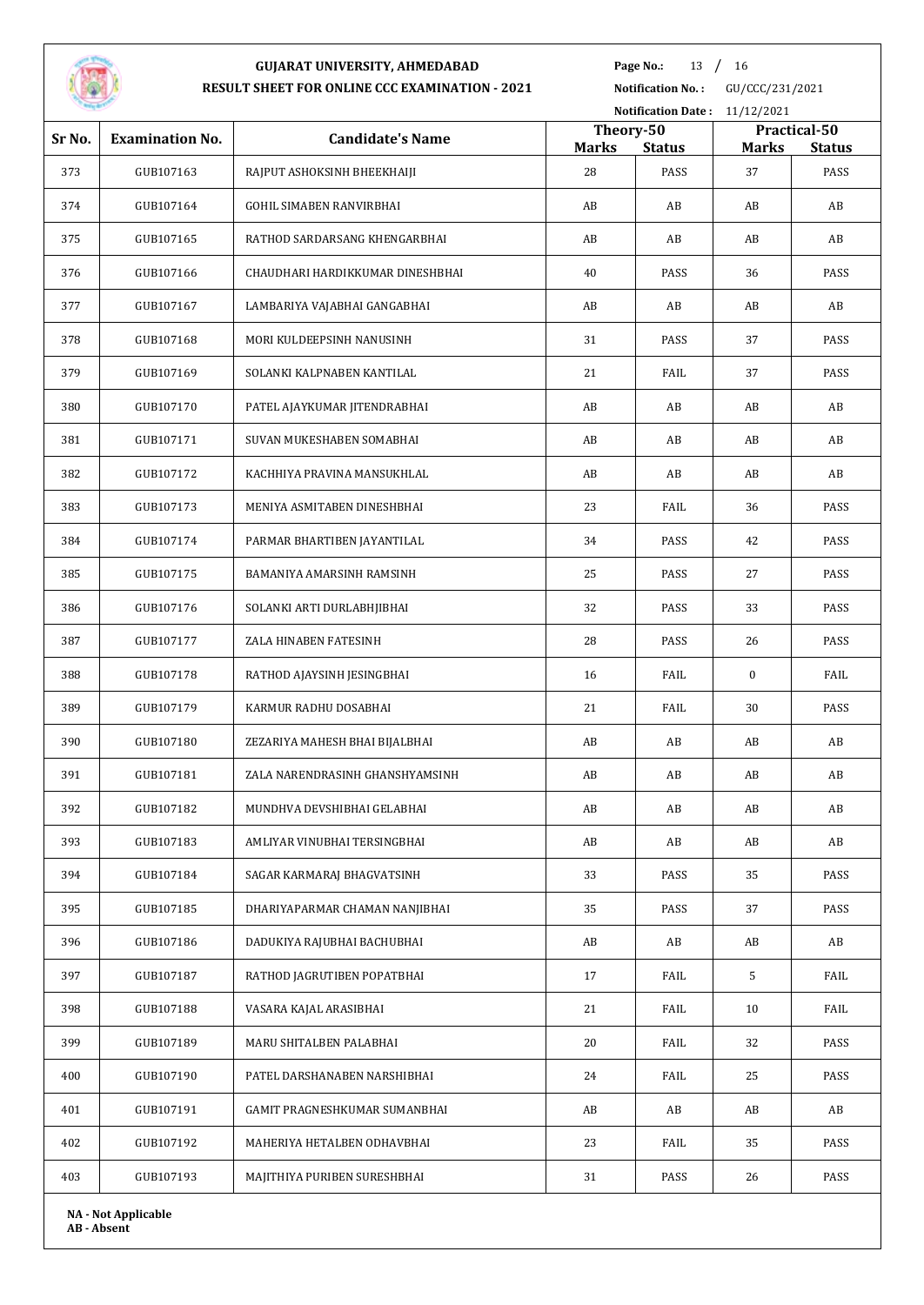

# **GUJARAT UNIVERSITY, AHMEDABAD**

Page No.: 14 / 16

**RESULT SHEET FOR ONLINE CCC EXAMINATION - 2021**

**Notification No. :** GU/CCC/231/2021

|        | Notification Date: 11/12/2021 |                               |                    |                           |                    |                       |
|--------|-------------------------------|-------------------------------|--------------------|---------------------------|--------------------|-----------------------|
| Sr No. | <b>Examination No.</b>        | <b>Candidate's Name</b>       |                    | Practical-50<br>Theory-50 |                    |                       |
| 404    | GUB107194                     | MUMIYA HANIF ABDULBHAI        | <b>Marks</b><br>24 | <b>Status</b><br>FAIL     | <b>Marks</b><br>27 | <b>Status</b><br>PASS |
| 405    | GUB107195                     | DAMOR HITESHKUMAR BHARATSINH  | 29                 | PASS                      | 25                 | PASS                  |
| 406    | GUB107196                     | ZALA NISHABA BHARATSINH       | AB                 | AB                        | AB                 | AB                    |
| 407    | GUB107197                     | CHAVADA SUMANT ARJANBHAI      | 33                 | PASS                      | 28                 | PASS                  |
| 408    | GUB107198                     | NANDANIYA MEENABEN HAMIRBHAI  | 26                 | PASS                      | $\overline{7}$     | FAIL                  |
|        |                               |                               |                    |                           |                    |                       |
| 409    | GUB107199                     | SINDHAV JANKIBEN DAYALAL      | AB                 | AB                        | AB                 | AB                    |
| 410    | GUB107200                     | MARU KAJALBEN KHIMABHAI       | AB                 | AB                        | AB                 | AB                    |
| 411    | GUB107201                     | GOJIYA DESUR RANMAL           | AB                 | AB                        | AB                 | AB                    |
| 412    | GUB107202                     | BARAIYA RADHIKABEN ARVINDBHAI | 31                 | PASS                      | 37                 | PASS                  |
| 413    | GUB107203                     | CHAUHAN GAYATRI PRAVINSINH    | 32                 | PASS                      | 38                 | PASS                  |
| 414    | GUB107204                     | BAMBHAVA JAGABHAI MULABHAI    | AB                 | AB                        | AB                 | AB                    |
| 415    | GUB107205                     | PARMAR ASMITABEN GANESHBHAI   | 28                 | PASS                      | 30                 | PASS                  |
| 416    | GUB107206                     | JADEJA DILIPSINH KANUBHA      | AB                 | AB                        | AB                 | AB                    |
| 417    | GUB107207                     | PATEL PRAVINKUMAR KANTILAL    | 28                 | PASS                      | 30                 | PASS                  |
| 418    | GUB107208                     | JAM NARAN DHANABHAI           | AB                 | AB                        | AB                 | AB                    |
| 419    | GUB107209                     | PATEL ARUNABEN KANTILAL       | 27                 | PASS                      | 30                 | PASS                  |
| 420    | GUB107210                     | SOLANKI ABHAY MULJIBHAI       | AB                 | AB                        | AB                 | AB                    |
| 421    | GUB107211                     | JADEJA MINABA VIKRAMSINH      | 26                 | PASS                      | 35                 | PASS                  |
| 422    | GUB107212                     | DAMOR PREMILABAHEN AMRABHAI   | 29                 | PASS                      | 26                 | PASS                  |
| 423    | GUB107213                     | PARMAR RADHABEN KARA          | 21                 | FAIL                      | 35                 | PASS                  |
| 424    | GUB107214                     | MER MANISHA ISHABHAI          | 27                 | PASS                      | 35                 | PASS                  |
| 425    | GUB107215                     | RABARI PRAKASH JAYRAMBHAI     | 35                 | PASS                      | 34                 | PASS                  |
| 426    | GUB107216                     | PATEL RAMESHBHAI DAYALBHAI    | 27                 | PASS                      | 13                 | FAIL                  |
| 427    | GUB107217                     | JANI NARESHKUMAR HIMMATLAL    | AB                 | AB                        | AB                 | AB                    |
| 428    | GUB107218                     | DABHI HINA RAVJI BHAI         | 24                 | FAIL                      | 35                 | PASS                  |
| 429    | GUB107219                     | HATHILA RONAKKUMAR JESINGBHAI | 33                 | PASS                      | 34                 | PASS                  |
| 430    | GUB107220                     | BIHOLA ANKITABEN AJITSINH     | 26                 | PASS                      | 32                 | PASS                  |
| 431    | GUB107221                     | PATEL MITTALBEN LALABHAI      | 26                 | PASS                      | 29                 | PASS                  |
| 432    | GUB107222                     | BAMANYA ANJUL KARANSINH       | 27                 | PASS                      | 34                 | PASS                  |
| 433    | GUB107223                     | KAMOL BHUPENDRA UDESINH       | AB                 | AB                        | AB                 | AB                    |
| 434    | GUB107224                     | MACWAN JENIFER LAWRENCE       | 28                 | PASS                      | 20                 | FAIL                  |
|        | <b>NA - Not Applicable</b>    |                               |                    |                           |                    |                       |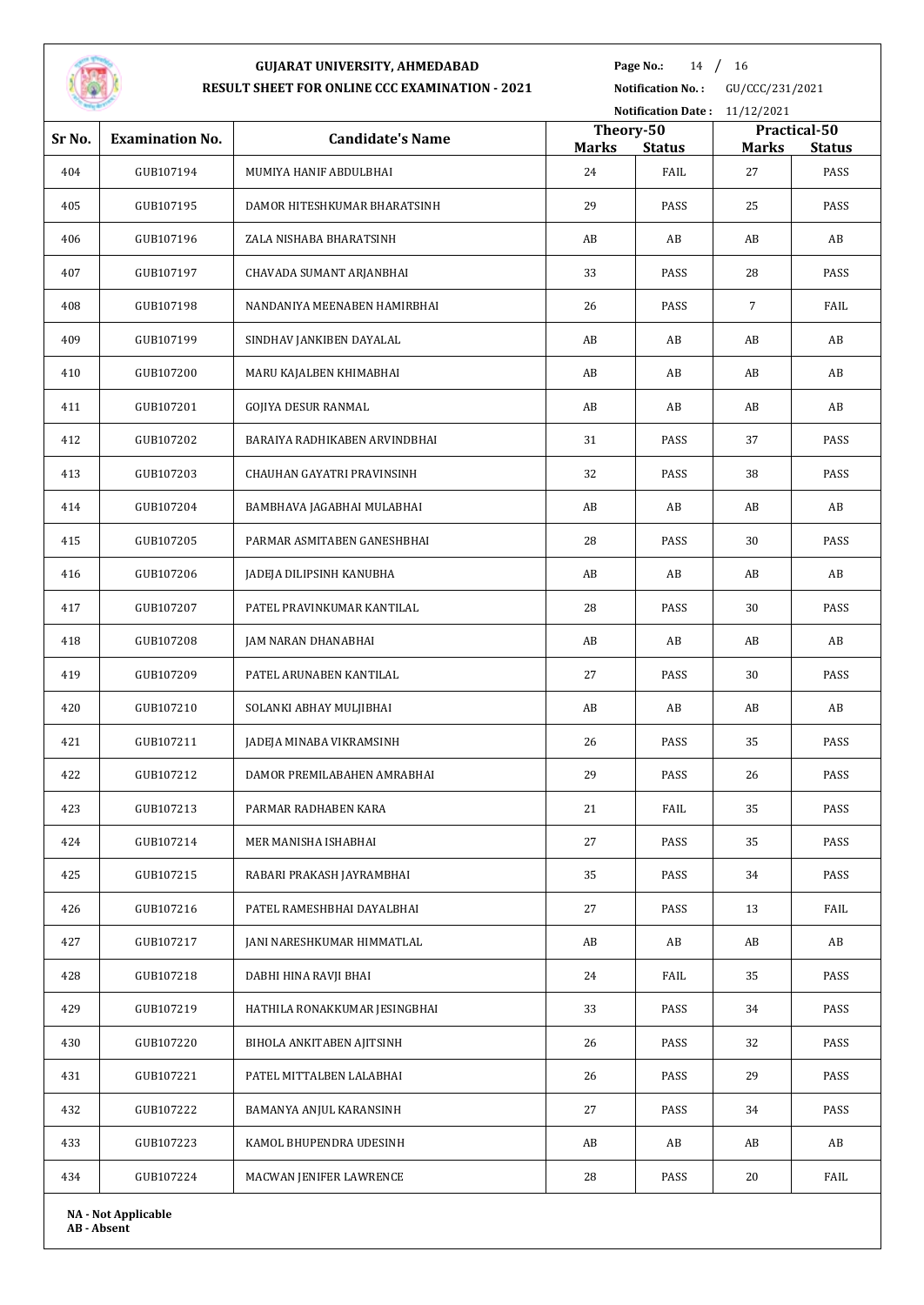

Page No.: 15 / 16

|        | Notification Date: 11/12/2021 |                                 |                    |                           |                    |                       |
|--------|-------------------------------|---------------------------------|--------------------|---------------------------|--------------------|-----------------------|
| Sr No. | <b>Examination No.</b>        | <b>Candidate's Name</b>         |                    | Practical-50<br>Theory-50 |                    |                       |
| 435    | GUB107225                     | SAPARA BHAKTI RAMESHBHAI        | <b>Marks</b><br>33 | <b>Status</b><br>PASS     | <b>Marks</b><br>33 | <b>Status</b><br>PASS |
| 436    | GUB107226                     | MEVADA CHIRAG BHAGUBHAI         | AB                 | AB                        | AB                 | AB                    |
| 437    | GUB107227                     | RATHVA DHARABEN MAKUBHAI        | AB                 | AB                        | AB                 | AB                    |
|        |                               |                                 |                    |                           |                    |                       |
| 438    | GUB107228                     | DAMA SARJESHKUMAR HIMATLAL      | AB                 | AB                        | AB                 | AB                    |
| 439    | GUB107229                     | PATELIYA REENABAHEN DAUDBHAI    | AB                 | AB                        | AB                 | AB                    |
| 440    | GUB107230                     | PATEL DINESHBHAI NATHABHAI      | 27                 | PASS                      | 31                 | PASS                  |
| 441    | GUB107231                     | TRIVEDI RUCHA RAKESHBHAI        | 26                 | PASS                      | 33                 | PASS                  |
| 442    | GUB107232                     | SINGH SUCHITRA DEVENDRA         | 30                 | PASS                      | 28                 | PASS                  |
| 443    | GUB107233                     | NANDANIYA JAGABHAI KANABHAI     | AB                 | AB                        | AB                 | AB                    |
| 444    | GUB107234                     | PATEL PRAVINKUMAR MULJIBHAI     | 12                 | FAIL                      | 30                 | PASS                  |
| 445    | GUB107235                     | PATEL NIKUNJKUMAR GANAPATLAL    | 20                 | FAIL                      | $\bf{0}$           | FAIL                  |
| 446    | GUB107236                     | LUNSAR SHIVRAJBHAI MANABHAI     | AB                 | AB                        | AB                 | AB                    |
| 447    | GUB107237                     | BHOI SUREKHABEN RAGHUNATH       | AB                 | AB                        | AB                 | AB                    |
| 448    | GUB107238                     | ZEZARIYA POONAMBEN BHIMAJIBHAI  | 32                 | PASS                      | 28                 | PASS                  |
| 449    | GUB107239                     | PADVI MUKESHKUMAR GANESHBHAI    | AB                 | AB                        | AB                 | AB                    |
| 450    | GUB107240                     | MAHESHWARI DAMJI THAVAR         | 18                 | FAIL                      | $\bf{0}$           | FAIL                  |
| 451    | GUB107241                     | VARMA GIRIJASHANKAR BHARATKUMAR | 31                 | PASS                      | 30                 | PASS                  |
| 452    | GUB107242                     | PATEL TUSHARKUMAR MOHANLAL      | 11                 | FAIL                      | $\bf{0}$           | FAIL                  |
| 453    | GUB107243                     | PATEL HEMANTKUMAR THAKORBHAI    | AB                 | AB                        | AB                 | AB                    |
| 454    | GUB107244                     | ZANPADIYA KANCHANBEN JADAVBHAI  | 27                 | PASS                      | 25                 | PASS                  |
| 455    | GUB107245                     | KALASAVA PANKAJKUMAR RAYMALBHAI | AB                 | AB                        | AB                 | AB                    |
| 456    | GUB107246                     | SARVAIYA RAHUL RAMESHBHAI       | 24                 | FAIL                      | 34                 | PASS                  |
| 457    | GUB107247                     | AMBALIYA HITESH DOSABHAI        | AB                 | AB                        | AB                 | AB                    |
| 458    | GUB107248                     | GAADHE DAXABEN KARASHANBHAI     | 30                 | PASS                      | 34                 | PASS                  |
| 459    | GUB107249                     | SARVAIYA RAHUL RAMESHBHAI       | AB                 | AB                        | AB                 | AB                    |
| 460    | GUB107250                     | HARSHA GANESHBHAI MITHAPARA     | 33                 | PASS                      | 25                 | PASS                  |
| 461    | GUB107251                     | CHAVADA DINESH DEVSHIBHAI       | 35                 | PASS                      | 31                 | PASS                  |
| 462    | GUB107252                     | CHAVDA JASHUBEN RAMBHAI         | AB                 | AB                        | AB                 | AB                    |
| 463    | GUB107253                     | PATEL HITENDRAKUMAR BABULAL     | 18                 | FAIL                      | 26                 | PASS                  |
| 464    | GUB107254                     | VAGHELA MANJULABEN JESANGBHAI   | 39                 | PASS                      | 27                 | PASS                  |
| 465    | GUB107255                     | CHAVDA BHARTIBEN DEVSHIBHAI     | 9                  | FAIL                      | 19                 | FAIL                  |
|        | <b>NA - Not Applicable</b>    |                                 |                    |                           |                    |                       |